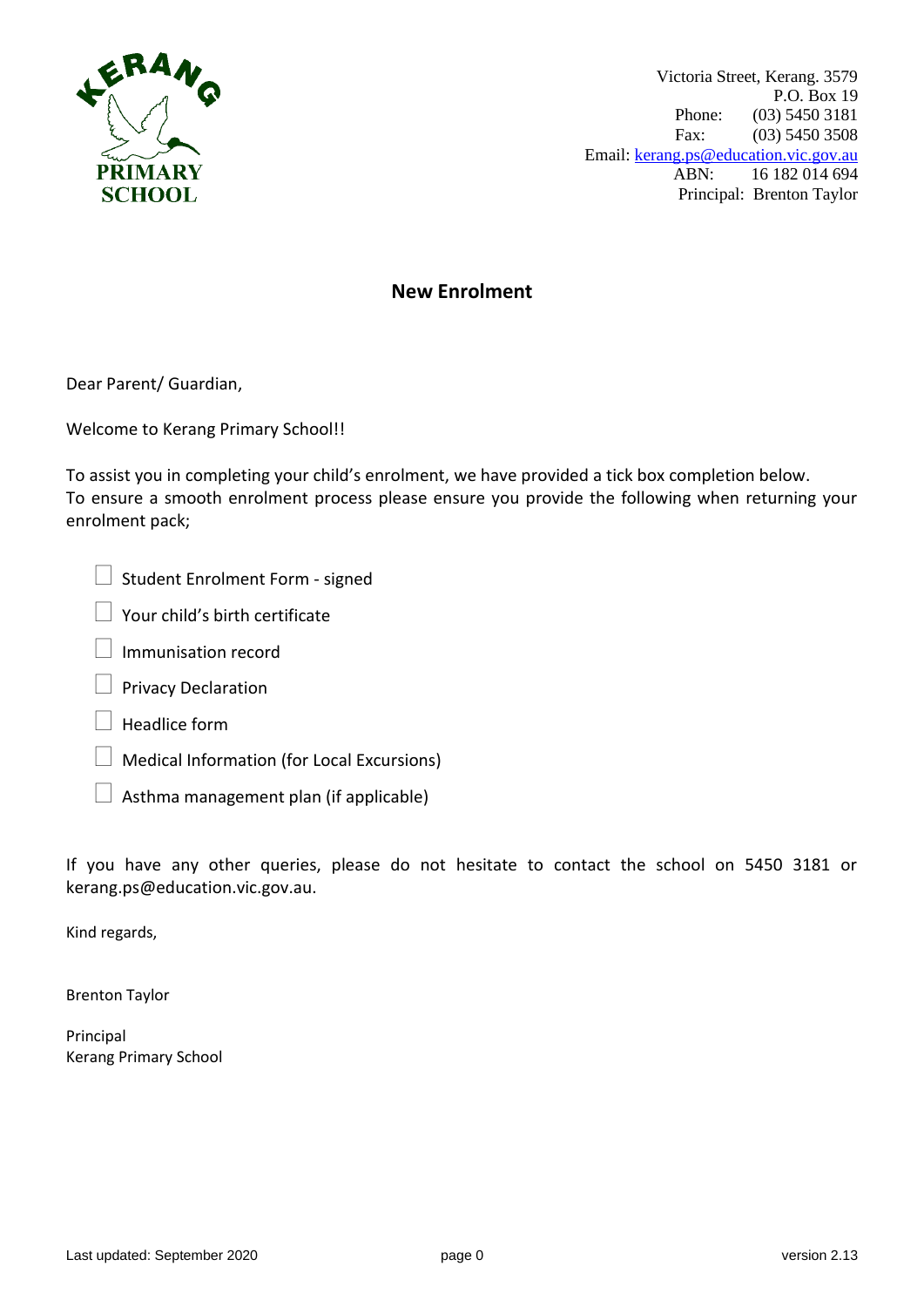

75 -79 Victoria Street, Kerang. 3579 P.O. Box 19 Phone: (03) 5450 3181 Fax: (03) 5450 3508 Mobile: 0408 548 987 Email [kerang.ps@education.vic.gov.au](mailto:kerang.ps@education.vic.gov.au)

ABN: 16 182 014 694

## **PRIMARY SCHOOL PRIVACY NOTICE**

#### **Information about the Enrolment Form. Please Read This Notice Before Completing The Enrolment Form.**

This confidential enrolment form asks for personal information about your child as well as family members and others that provide care for your child. The main purpose for collecting this information is so that Kerang Primary School can register your child and allocate staff and resources to provide for their educational and support needs. All staff at Kerang Primary School and the Department of Education & Early Childhood Development are required by law to protect the information provided by this enrolment form.

Health information is collected so that staff at Kerang Primary School can properly care for your child. This includes information about any medical condition or disability your child may have, medication your child may rely on while at school, any known allergies and contact details of your child's doctor. Kerang Primary School depends on you to provide all relevant health information because withholding some health information may put your child's health at risk.

Kerang Primary School requires information about all parents, guardians or carers so that we can take account of family arrangements. Family Court Orders setting out any access restrictions and parenting plans should be made available to Kerang Primary School. Please tell us as soon as possible about any changes to these arrangements. Please do not hesitate to contact the Principal, if you would like to discuss, in strict confidence, any matters relating to family arrangements.

#### **Emergency Contacts**

These are people that Kerang Primary School may need to contact in an emergency. Please ensure that the people named are aware that they have been nominated as emergency contacts and agree to their details being provided to Kerang Primary School

#### **Student Background Information**

This includes information about a person's country of birth, aboriginality, language spoken at home and parent occupation. This information is collected so that Kerang Primary School receives appropriate resource allocations for their students. It is also used by the Department to plan for future educational needs in Victoria. Some information is sent to Commonwealth government agencies for monitoring, planning and resource allocation. All of this information is kept strictly confidential and the Department will not otherwise disclose the information to others without your consent or as required by law.

#### **Religious Affiliation**

If you want your child to receive religious instruction while at Kerang Primary School please complete this section. The Department of Education & Early Childhood Development needs to know what type of religious instruction is sought so the Department can, where possible, provide appropriate religious instruction at Kerang Primary School.

#### **Immunisation status**

This assists Kerang Primary School in managing health risks for children. This information may also be passed to the Department of Human Services to assess immunisation rates in Victoria. Information sent to the Department of Human Services is aggregate data so no individual is identified.

#### **Visa status**

This information is required to enable Kerang Primary School to process your child's enrolment.

#### **UPDATING YOUR CHILD'S RECORDS**

Please let Kerang Primary School know if any information needs to be changed by sending updated information to the school office. During your child's time with Kerang Primary School we will also send you copies of enrolment information held by us. Please use this opportunity to let us know of any changes.

#### **ACCESS TO YOUR CHILD'S RECORD HELD BY SCHOOL**

In most circumstances you can access your child's records. Please contact the Principal to arrange this. Sometimes access to certain information, such as information provided by someone else, may require a Freedom of Information request. We will advise you if this is required and tell you how you can do this.

If you have any concerns about the confidentiality of this information please contact the Principal. The Kerang Primary School can also provide you with more detailed information about privacy policies that govern the collection and use of information requested on this form. This form is available on request.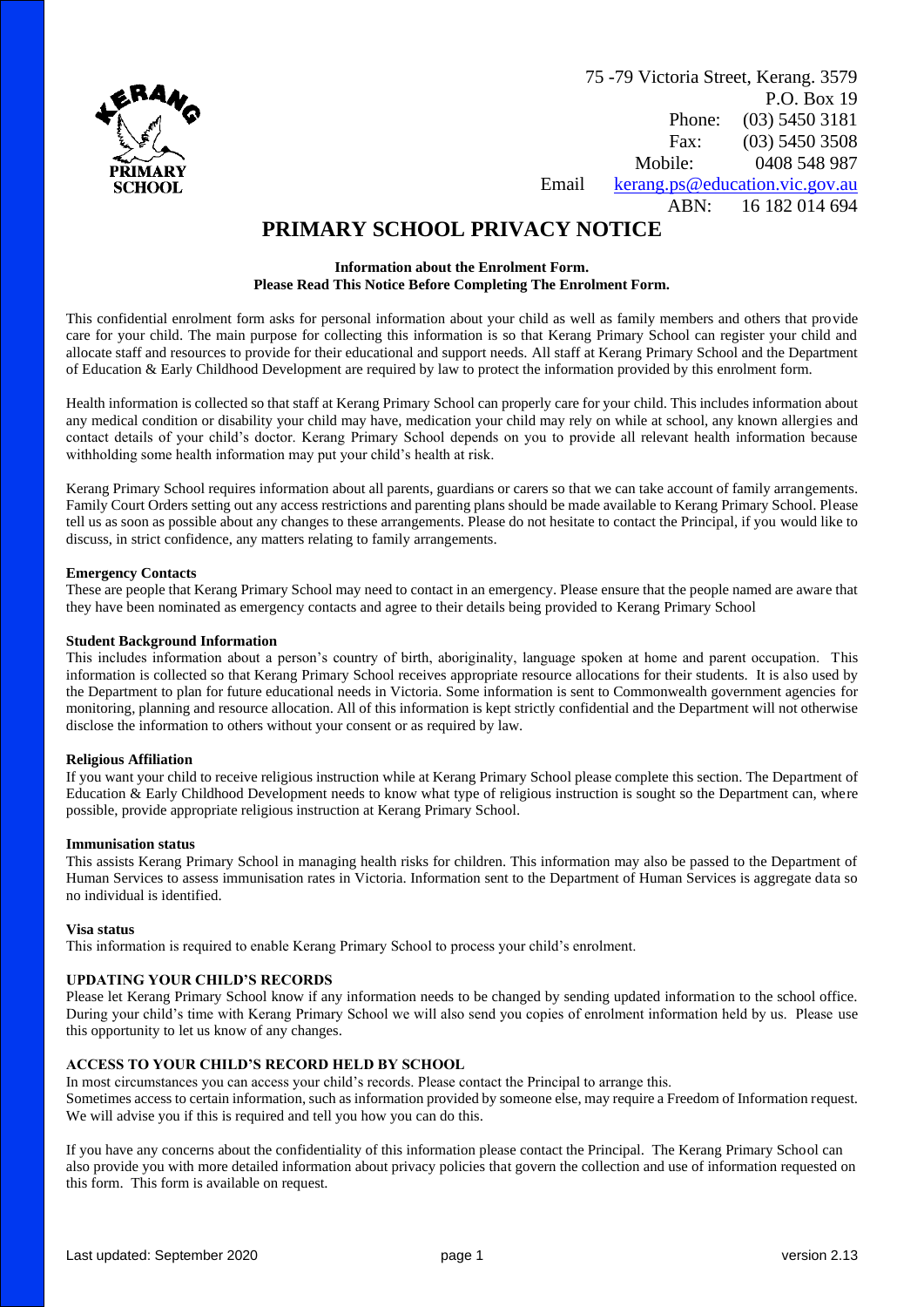

75 -79 Victoria Street, Kerang. 3579 P.O. Box 19 Phone: (03) 5450 3181 Fax: (03) 5450 3508 Mobile: 0408 548 987 Email [kerang.ps@education.vic.gov.au](mailto:kerang.ps@education.vic.gov.au) ABN: 16 182 014 694 Principal: Brenton Taylor

## **Privacy Declaration – Term of Enrolment**

## **Preamble**

The school is required to discreetly collect and use information about and belonging to individuals as part of its normal mode of operation. This declaration is intended to provide permission for the release of personal information, achievements, works and images for the term of the student's enrolment, rather than on an annual basis.

The school displays and publishes personal information, achievements, works and images as part of

- keeping parents informed about matters related to their child's schooling
- looking after students' educational, social and health needs
- **•** celebrating the efforts and achievements of students
- day-to-day administration
- satisfying the school's legal obligations, and
- allowing the school to discharge its duty of care.

▪

The school often displays and publishes personal information, achievements, works and images to celebrate achievement and to promote its programs and special activities. Occasionally, it grants permission to a third party to allow this activity to happen, such as the local newspaper.

## **The Declaration:**

*Please tick statements you agree with:*

## **I grant permission for Kerang Primary School to discreetly use personal information, achievements, works and images belonging to my child**

- ❑ for the purposes listed above, especially the celebration of achievement,
- ❑ for the production of school photographs,
- ❑ for publication in school and classroom newsletters,
- ❑ for publication in the press,
- ❑ for the production of school-related video films.
- $\Box$  for display in public places
- $\Box$  for publication on Kerang Primary School's Facebook/web page

| 1. |  |
|----|--|
| 2. |  |
| 3. |  |
|    |  |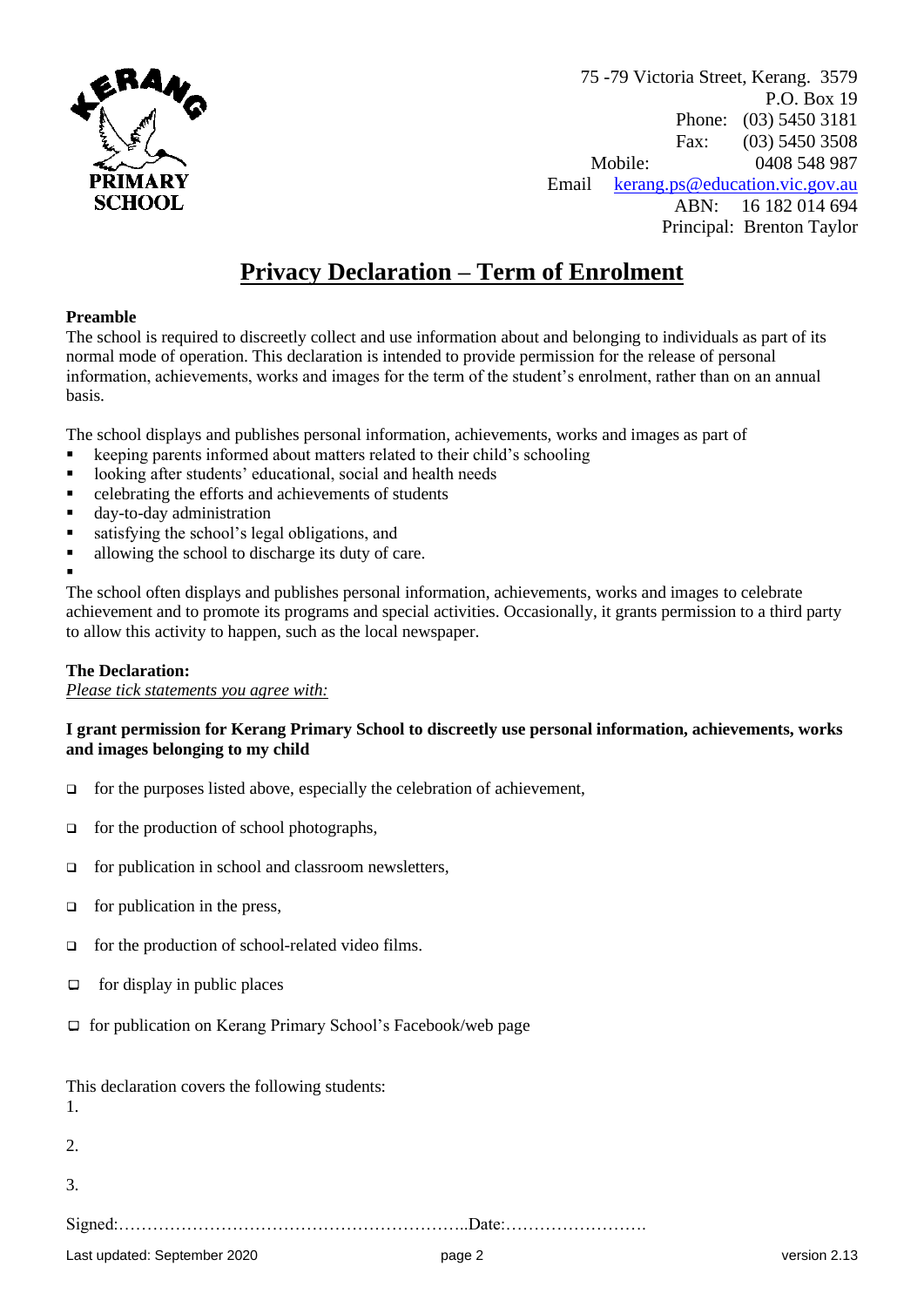

This form is designed to be used for enrolling students in Victorian government schools using CASES21.

## **Schools, please note:**

It is imperative that any enrolment form the school provides to parents/guardians contains the questions marked with the symbol  $\cdot$  (and shaded yellow) exactly as they appear on this form. This is a requirement of the Commonwealth Government.

All schools across Australia are required to collect this information for all students. Critical to the success of this process is that all schools use the nationally consistent definitions for student background characteristic information exactly as they appear on this enrolment form. The data obtained from this process is linked to student results on national tests, aggregated and published in such publications as the National Report on Schooling in Australia on behalf of Australian education ministers. No individual student or school is identifiable through the published information.

A copy of the School Enrolment Privacy Collection Statement must be attached to this enrolment form before distribution to parents and guardians as this is a requirement of the *Privacy and Data Protection Act 2014 (Vic)*. School Enrolment Privacy Collection Statements are located here <https://www2.education.vic.gov.au/pal/privacy-information-sharing/policy>

Explanations of the Parental Occupation Group codes are included at the end of this document.

For additional forms including:

- **Student enrolment form – alternative family**
- **Student enrolment form – additional family**
- **Student medical condition**

go to:

<https://edugate.eduweb.vic.gov.au/Services/bussys/cases21/Forms/Forms/AllItems.aspx>

For **conveyance application** forms (that parents need to complete) and for **school conveyance claim** forms go to the Student Transport site: <https://www2.education.vic.gov.au/pal/conveyance-allowance/policy>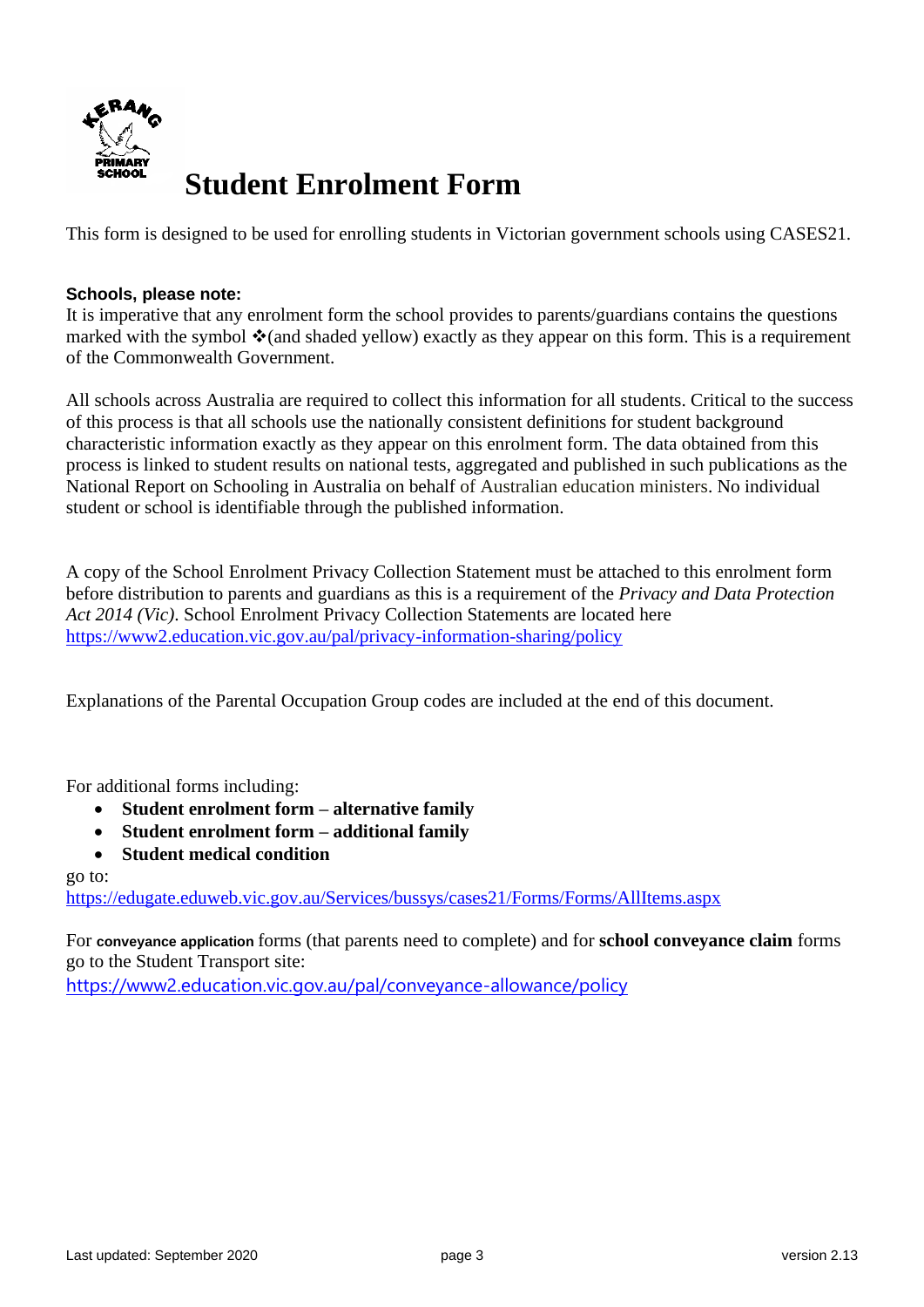# **KERANG PRIMARY SCHOOL**

**STUDENT ENROLMENT INFORMATION – 2022** Computer Generated Student ID:

# **STUDENT DETAILS**

|  | <b>PERSONAL DETAILS OF STUDENT</b> |
|--|------------------------------------|
|  |                                    |

| Surname:                  |                                    | Title: (Miss Ms, Mrs, Mx, Mr) |  |                                    |          |  |  |
|---------------------------|------------------------------------|-------------------------------|--|------------------------------------|----------|--|--|
| <b>First Given Name:</b>  |                                    |                               |  |                                    |          |  |  |
| <b>Second Given Name:</b> |                                    |                               |  |                                    |          |  |  |
|                           | Preferred Name (if applicable):    |                               |  |                                    |          |  |  |
| <b>☆Gender</b>            | $\square$ Male<br>$\Box$<br>Female | blank)                        |  |                                    | (fill in |  |  |
|                           | <b>Student Mobile Number:</b>      |                               |  | <b>Birth Date:</b><br>(dd-mm-yyyy) |          |  |  |

#### **PRIMARY FAMILY HOME ADDRESS:**

| No. & Street: or PO<br><b>Box details</b> |                              |            |           |
|-------------------------------------------|------------------------------|------------|-----------|
| Suburb:                                   |                              |            |           |
| State:                                    | Postcode:                    |            |           |
| <b>Telephone Number:</b>                  | <b>Silent Number: (tick)</b> | $\Box$ Yes | $\Box$ No |
| <b>Mobile Number:</b>                     | <b>Fax Number:</b>           |            |           |

### **OFFICE USE ONLY**

|                                                   | Child's Name and Birth Date proof sighted (tick)                                                                                  |                 | $\Box$ Yes<br>$\Box$ No |           | <b>Enrolment Date:</b> |                    |                    |        |
|---------------------------------------------------|-----------------------------------------------------------------------------------------------------------------------------------|-----------------|-------------------------|-----------|------------------------|--------------------|--------------------|--------|
| Year<br>Level                                     | Home<br>Group                                                                                                                     | Group           | Timetabling             |           |                        | House              |                    | Campus |
|                                                   | <b>Student Email Address:</b>                                                                                                     |                 |                         |           |                        |                    |                    |        |
| <b>Immunisation Certificate received?: (tick)</b> |                                                                                                                                   | $\Box$ Complete |                         |           |                        | $\Box$ Not sighted |                    |        |
| Is there a Medical Alert for the student? (tick)  |                                                                                                                                   | $\Box$ Yes      |                         | $\Box$ No |                        |                    |                    |        |
| (tick)                                            | Does the student have a Disability ID Number?                                                                                     |                 | $\Box$ No               |           | $\Box$ Yes             |                    | Disability ID No.: |        |
|                                                   | Has a Transition Statement been provided (either<br>by the Early Childhood Educator or parents)? (tick)<br>For prep students only |                 | $\Box$ Yes              |           | $\Box$ No              |                    | $\Box$ Pending     |        |

# **FAMILY DETAILS**

**List any other family members attending this school:**

<sup>❖</sup> This question is asked as a requirement of the Commonwealth Government. All schools across Australia are required to collect the same information.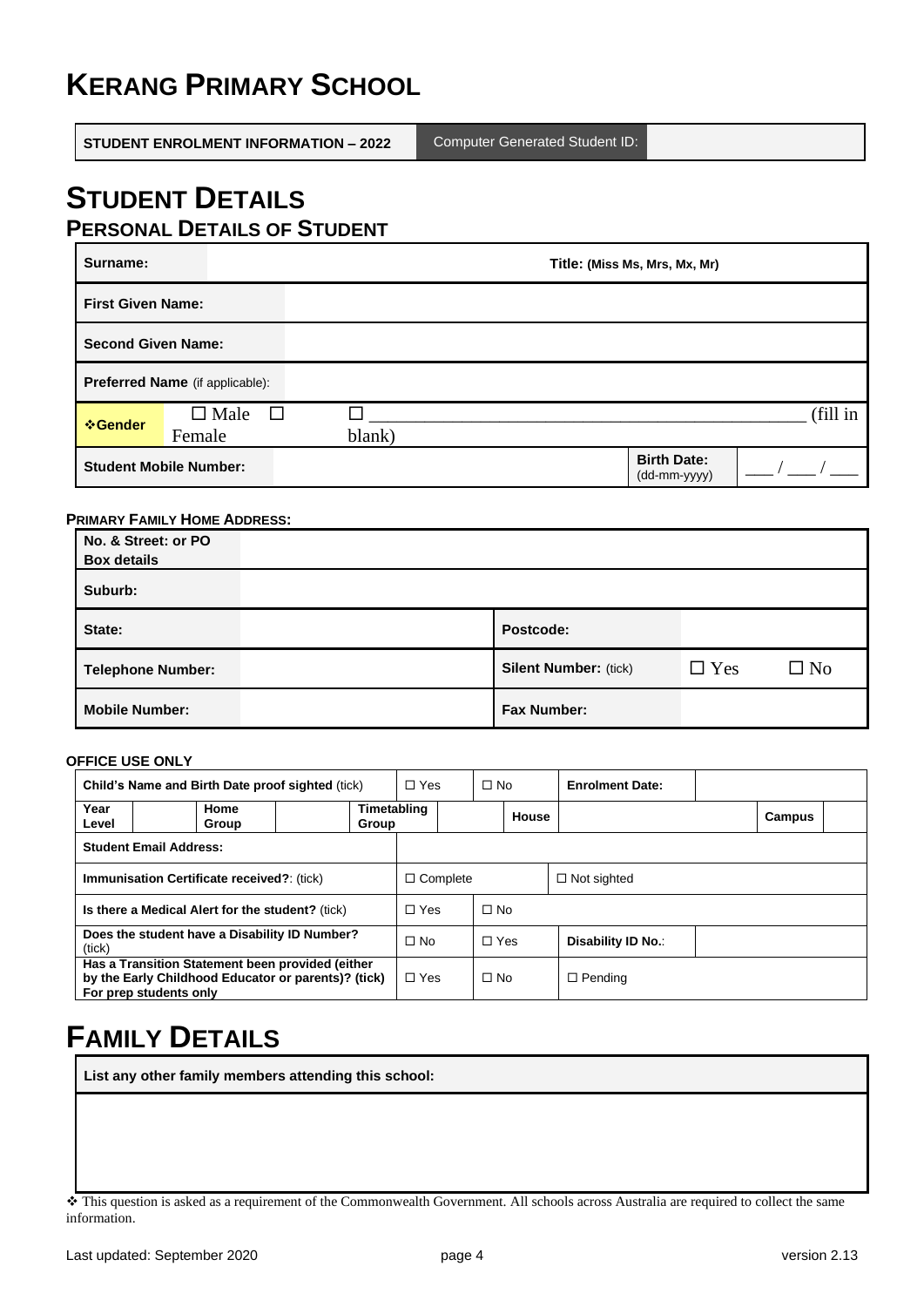## **PRIMARY FAMILY DETAILS**

NOTE: The 'PRIMARY' Family is: "the family or parent the student mostly lives with". Additional and Alternative family forms are available from the school if this is required. These additional forms are designed to cater for varying family circumstances.

#### **ADULT A DETAILS (PRIMARY CARER):**

## **ADULT B DETAILS:**

| Gender:<br>$\Box$ Male $\Box$ Female $\Box$<br>fill in blank                                                                                                                                                                                                                                                                                              | Gender:<br>$\Box$ Male $\Box$ Female $\Box$ $\Box$ $\Box$ $\Box$                                                                                                                                                                                                                                                                                          |  |  |  |
|-----------------------------------------------------------------------------------------------------------------------------------------------------------------------------------------------------------------------------------------------------------------------------------------------------------------------------------------------------------|-----------------------------------------------------------------------------------------------------------------------------------------------------------------------------------------------------------------------------------------------------------------------------------------------------------------------------------------------------------|--|--|--|
| <b>Title:</b> (Ms, Mrs, Mr, Mx, Dr etc)                                                                                                                                                                                                                                                                                                                   | <b>Title:</b> (Ms, Mrs, Mr, Mx, Dr etc)                                                                                                                                                                                                                                                                                                                   |  |  |  |
| Legal Surname:                                                                                                                                                                                                                                                                                                                                            | Legal Surname:                                                                                                                                                                                                                                                                                                                                            |  |  |  |
| <b>Legal First Name:</b>                                                                                                                                                                                                                                                                                                                                  | <b>Legal First Name:</b>                                                                                                                                                                                                                                                                                                                                  |  |  |  |
| What is Adult A's occupation?                                                                                                                                                                                                                                                                                                                             | What is Adult B's occupation?                                                                                                                                                                                                                                                                                                                             |  |  |  |
| Who is Adult A's employer?                                                                                                                                                                                                                                                                                                                                | Who is Adult B's employer?                                                                                                                                                                                                                                                                                                                                |  |  |  |
| In which country was Adult A born?                                                                                                                                                                                                                                                                                                                        | In which country was Adult B born?                                                                                                                                                                                                                                                                                                                        |  |  |  |
| $\Box$ Australia<br>$\Box$ Other (please specify):                                                                                                                                                                                                                                                                                                        | $\Box$ Australia<br>$\Box$ Other (please specify):                                                                                                                                                                                                                                                                                                        |  |  |  |
| * Does Adult A speak a language other than English at<br>home? (If more than one language is spoken at home, indicate<br>the one that is spoken most often.) (tick)<br>□<br>No, English only<br>$\Box$<br>Yes (please specify):<br>Please indicate any additional<br>languages spoken by Adult A:                                                         | ♦ Does Adult B speak a language other than English<br>at home? (If more than one language is spoken at home,<br>indicate the one that is spoken most often.) (tick)<br>No, English only<br>◻<br>П<br>Yes (please specify):<br>Please indicate any additional<br>languages spoken by Adult B:                                                              |  |  |  |
| $\Box$ Yes<br>Is an interpreter required? (tick)<br>$\Box$ No                                                                                                                                                                                                                                                                                             | $\Box$ Yes<br>$\Box$ No<br>Is an interpreter required? (tick)                                                                                                                                                                                                                                                                                             |  |  |  |
| <b>Vhat is the highest year of primary or secondary</b><br>school Adult A has completed? (tick one) (For persons who<br>have never attended school, mark 'Year 9 or equivalent or below'.)<br>$\Box$ Year 12 or equivalent<br>□ Year 11 or equivalent<br>$\Box$ Year 10 or equivalent<br>$\Box$ Year 9 or equivalent or below                             | <b>Vhat is the highest year of primary or secondary</b><br>school Adult B has completed? (tick one) (For persons who<br>have never attended school, mark 'Year 9 or equivalent or below'.)<br>$\Box$ Year 12 or equivalent<br>$\Box$ Year 11 or equivalent<br>$\Box$ Year 10 or equivalent<br>$\Box$ Year 9 or equivalent or below                        |  |  |  |
| <b>V</b> What is the level of the <i>highest</i> qualification the Adult                                                                                                                                                                                                                                                                                  | ◆ What is the level of the highest qualification the                                                                                                                                                                                                                                                                                                      |  |  |  |
| A has completed? (tick one)<br>$\Box$ Bachelor degree or above<br>□ Advanced diploma / Diploma<br>$\Box$ Certificate I to IV (including trade certificate)<br>$\Box$ No non-school qualification                                                                                                                                                          | Adult B has completed? (tick one)<br>$\Box$ Bachelor degree or above<br>□ Advanced diploma / Diploma<br>$\Box$ Certificate I to IV (including trade certificate)<br>$\Box$ No non-school qualification                                                                                                                                                    |  |  |  |
| *What is the occupation group of Adult A? Please select<br>the appropriate parental occupation group from the attached list.<br>• If the person is not currently in paid work but has had a job in<br>the last 12 months, or has retired in the last 12 months, please<br>use their last occupation to select from the attached occupation<br>group list. | *What is the occupation group of Adult B? Please select<br>the appropriate parental occupation group from the attached list.<br>• If the person is not currently in paid work but has had a job in<br>the last 12 months, or has retired in the last 12 months, please<br>use their last occupation to select from the attached occupation<br>group list. |  |  |  |
| • If the person has not been in paid work for the last 12<br>months, enter 'N'.                                                                                                                                                                                                                                                                           | • If the person has not been in paid work for the last 12<br>months, enter 'N'.                                                                                                                                                                                                                                                                           |  |  |  |

❖ These questions are asked as a requirement of the Commonwealth Government. All schools across Australia are required to collect the same information

| Main language spoken at home:                                                                                             |                | <b>Preferred language of notices:</b> |        |                |
|---------------------------------------------------------------------------------------------------------------------------|----------------|---------------------------------------|--------|----------------|
| Are you interested in being involved in school group<br>participation activities? (eg. School Council, excursions) (tick) | $\Box$ Adult A | $\Box$ Adult B                        | ∟ Both | $\Box$ Neither |
|                                                                                                                           |                |                                       |        |                |

## **PRIMARY FAMILY CONTACT DETAILS**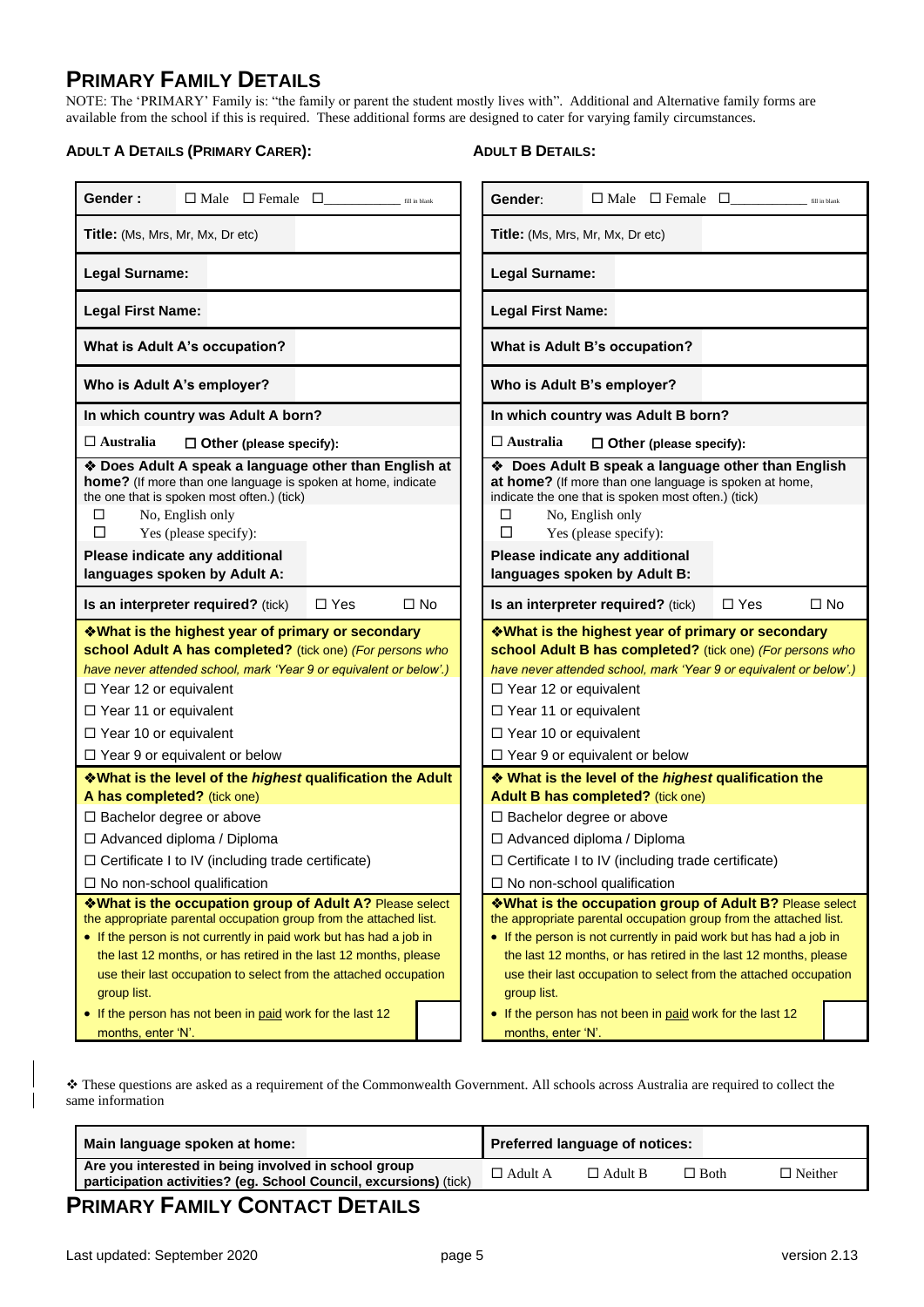## **ADULT A CONTACT DETAILS:**

## *Business Hours:*

| Can we contact Adult A at work?<br>(tick)                | $\Box$ Yes | $\Box$ No | Can we contact Adult B at<br>(tick)                 |
|----------------------------------------------------------|------------|-----------|-----------------------------------------------------|
| Is Adult A usually home during<br>business hours? (tick) | $\Box$ Yes | $\Box$ No | Is Adult B usually home d<br>business hours? (tick) |
| <b>Work Telephone No:</b>                                |            |           | <b>Work Telephone No:</b>                           |
| <b>Other Work Contact</b><br>information:                |            |           | <b>Other Work Contact</b><br>information:           |

## *After Hours:*

| ter Hours:                                                                                                                                           |              |            |                  | <b>After Hours:</b>   |                                                                                                                               |              |            |                  |
|------------------------------------------------------------------------------------------------------------------------------------------------------|--------------|------------|------------------|-----------------------|-------------------------------------------------------------------------------------------------------------------------------|--------------|------------|------------------|
| Is Adult A usually home AFTER<br>business hours? (tick)                                                                                              |              | $\Box$ Yes | $\square$ No     |                       | Is Adult B usually home AFTER<br>business hours? (tick)                                                                       |              | $\Box$ Yes | $\Box$ No        |
| <b>Home Telephone No:</b>                                                                                                                            |              |            |                  |                       | <b>Home Telephone No:</b>                                                                                                     |              |            |                  |
| <b>Other After Hours</b><br><b>Contact Information:</b>                                                                                              |              |            |                  |                       | <b>Other After Hours</b><br><b>Contact Information:</b>                                                                       |              |            |                  |
| <b>Mobile No:</b>                                                                                                                                    |              |            |                  | <b>Mobile No:</b>     |                                                                                                                               |              |            |                  |
| <b>SMS Notifications:</b>                                                                                                                            |              | $\Box$ Yes | $\Box$ No        |                       | <b>SMS Notifications:</b>                                                                                                     |              | $\Box$ Yes | $\Box$ No        |
| Adult A's preferred method of contact: (tick one)<br>(If Phone is selected, Email shall be used for communication that cannot<br>be sent via phone.) |              |            |                  | be sent via phone.)   | Adult B's preferred method of contact: (tick one)<br>(If Phone is selected, Email shall be used for communication that cannot |              |            |                  |
| $\Box$ Mail<br>$\Box$ Email                                                                                                                          | $\Box$ Phone |            | $\Box$ Facsimile | $\square$ Mail        | $\Box$ Email                                                                                                                  | $\Box$ Phone |            | $\Box$ Facsimile |
| <b>Email address:</b>                                                                                                                                |              |            |                  | <b>Email address:</b> |                                                                                                                               |              |            |                  |
| <b>Email Notifications:</b>                                                                                                                          |              | $\Box$ Yes | $\square$ No     |                       | <b>Email Notifications:</b>                                                                                                   | $\Box$ Yes   |            | $\square$ No     |
| <b>Fax Number:</b>                                                                                                                                   |              |            |                  | <b>Fax Number:</b>    |                                                                                                                               |              |            |                  |

## **PRIMARY FAMILY MAILING ADDRESS:**

| Write "As Above" if the same as Family Home Address |  |           |  |  |  |  |  |
|-----------------------------------------------------|--|-----------|--|--|--|--|--|
| No. & Street or PO Box                              |  |           |  |  |  |  |  |
| Suburb:                                             |  |           |  |  |  |  |  |
| State:                                              |  | Postcode: |  |  |  |  |  |

**ADULT B CONTACT DETAILS:**

*Business Hours:*

| Can we contact Adult B at work?<br>(tick)                | $\Box$ Yes | ⊟ No |
|----------------------------------------------------------|------------|------|
| Is Adult B usually home during<br>business hours? (tick) | $\Box$ Yes | ⊟ No |
| <b>Work Telephone No:</b>                                |            |      |
| <b>Other Work Contact</b><br>information:                |            |      |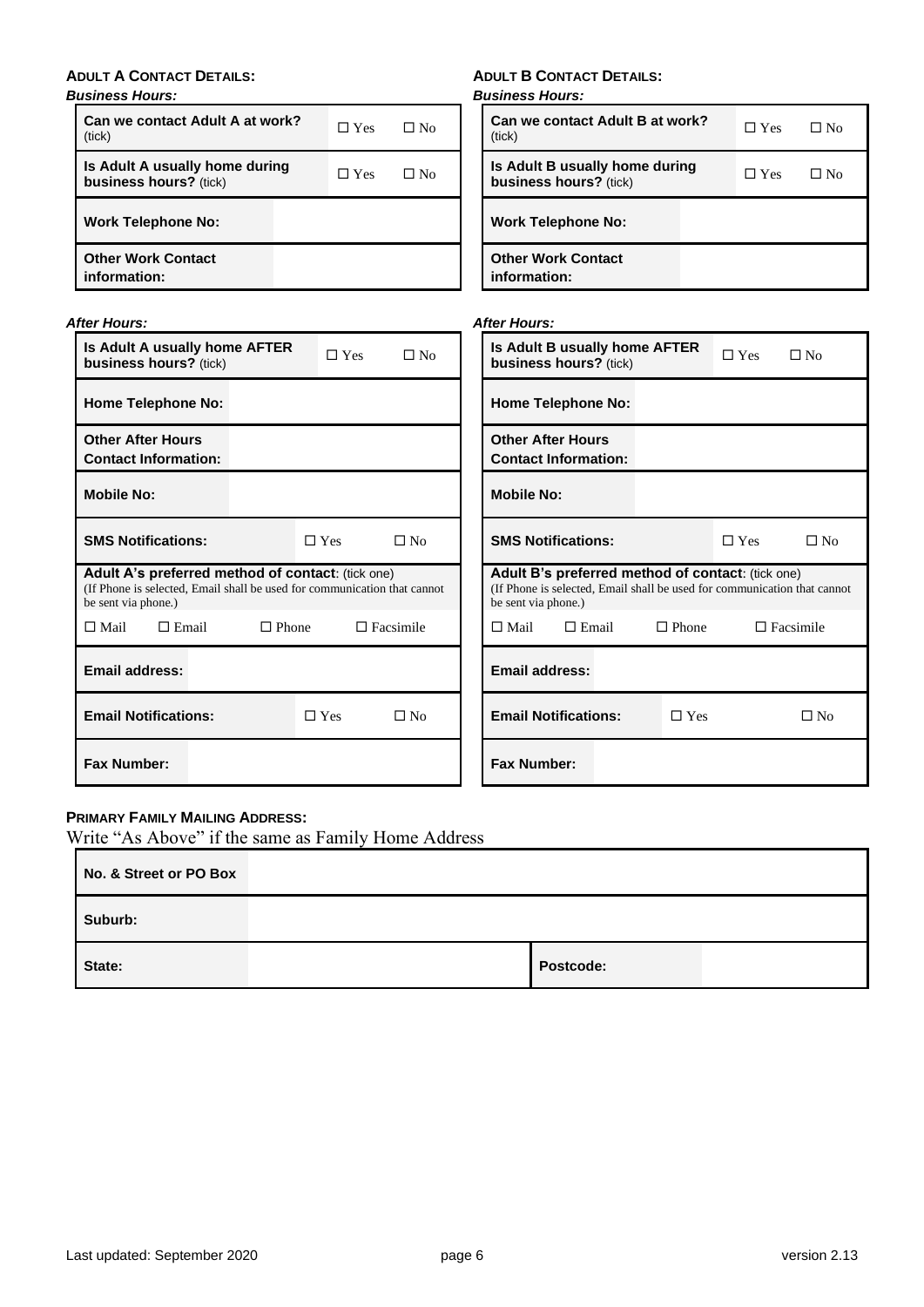| <b>PRIMARY FAMILY DOCTOR DETAILS:</b>         |  |            |              |                         |                                      |                   |              |
|-----------------------------------------------|--|------------|--------------|-------------------------|--------------------------------------|-------------------|--------------|
| Doctor's Name                                 |  |            | (tick)       |                         | <b>Individual or Group Practice:</b> | $\Box$ Individual | $\Box$ Group |
| No. & Street or PO Box No.:                   |  |            |              |                         |                                      |                   |              |
| Suburb:                                       |  |            |              |                         |                                      |                   |              |
| State:                                        |  |            |              |                         | Postcode:                            |                   |              |
| <b>Telephone Number</b>                       |  |            |              |                         | <b>Fax Number</b>                    |                   |              |
| <b>Current Ambulance Subscription: (tick)</b> |  | $\Box$ Yes | $\square$ No | <b>Medicare Number:</b> |                                      |                   |              |

## **PRIMARY FAMILY EMERGENCY CONTACTS:**

|                | <b>Name</b> | <b>Relationship</b><br>(Neighbour, Relative, Friend or Other) | <b>Telephone Contact</b> | <b>Language Spoken</b><br>(If English Write "E") |
|----------------|-------------|---------------------------------------------------------------|--------------------------|--------------------------------------------------|
|                |             |                                                               |                          |                                                  |
| $\overline{2}$ |             |                                                               |                          |                                                  |
| 3              |             |                                                               |                          |                                                  |
| $\overline{4}$ |             |                                                               |                          |                                                  |

## **PRIMARY FAMILY BILLING ADDRESS:**

Write "As Above" if the same as Family Home Address

| No. & Street or PO Box |                                  |                               |           |
|------------------------|----------------------------------|-------------------------------|-----------|
| Suburb:                |                                  |                               |           |
| State:                 |                                  |                               | Postcode: |
| <b>Billing Email</b>   | $\Box$ Adult A<br>$\Box$ Adult B | $\Box$ Other (Please Specify) |           |

## **OTHER PRIMARY FAMILY DETAILS**

|                                                | $\Box$ Parent        | $\Box$ Step-Parent | $\Box$ Adoptive Parent |
|------------------------------------------------|----------------------|--------------------|------------------------|
| Relationship of Adult A to Student: (tick one) | $\Box$ Foster Parent | $\Box$ Host Family | $\Box$ Relative        |
|                                                | $\Box$ Friend        | $\Box$ Self        | $\Box$ Other           |
|                                                |                      |                    |                        |
|                                                | $\Box$ Parent        | $\Box$ Step-Parent | $\Box$ Adoptive Parent |
| Relationship of Adult B to Student: (tick one) | $\Box$ Foster Parent | $\Box$ Host Family | $\Box$ Relative        |

| The student lives with the Primary Family: (tick one) |                                              |                 |                |                     |                    |                |  |
|-------------------------------------------------------|----------------------------------------------|-----------------|----------------|---------------------|--------------------|----------------|--|
| $\Box$ Always                                         | $\Box$ Mostly                                | $\Box$ Balanced |                | $\Box$ Occasionally | $\Box$ Never       |                |  |
|                                                       |                                              |                 |                |                     |                    |                |  |
|                                                       | Send Correspondence addressed to: (tick one) |                 | $\Box$ Adult A | $\Box$ Adult B      | $\Box$ Both Adults | $\Box$ Neither |  |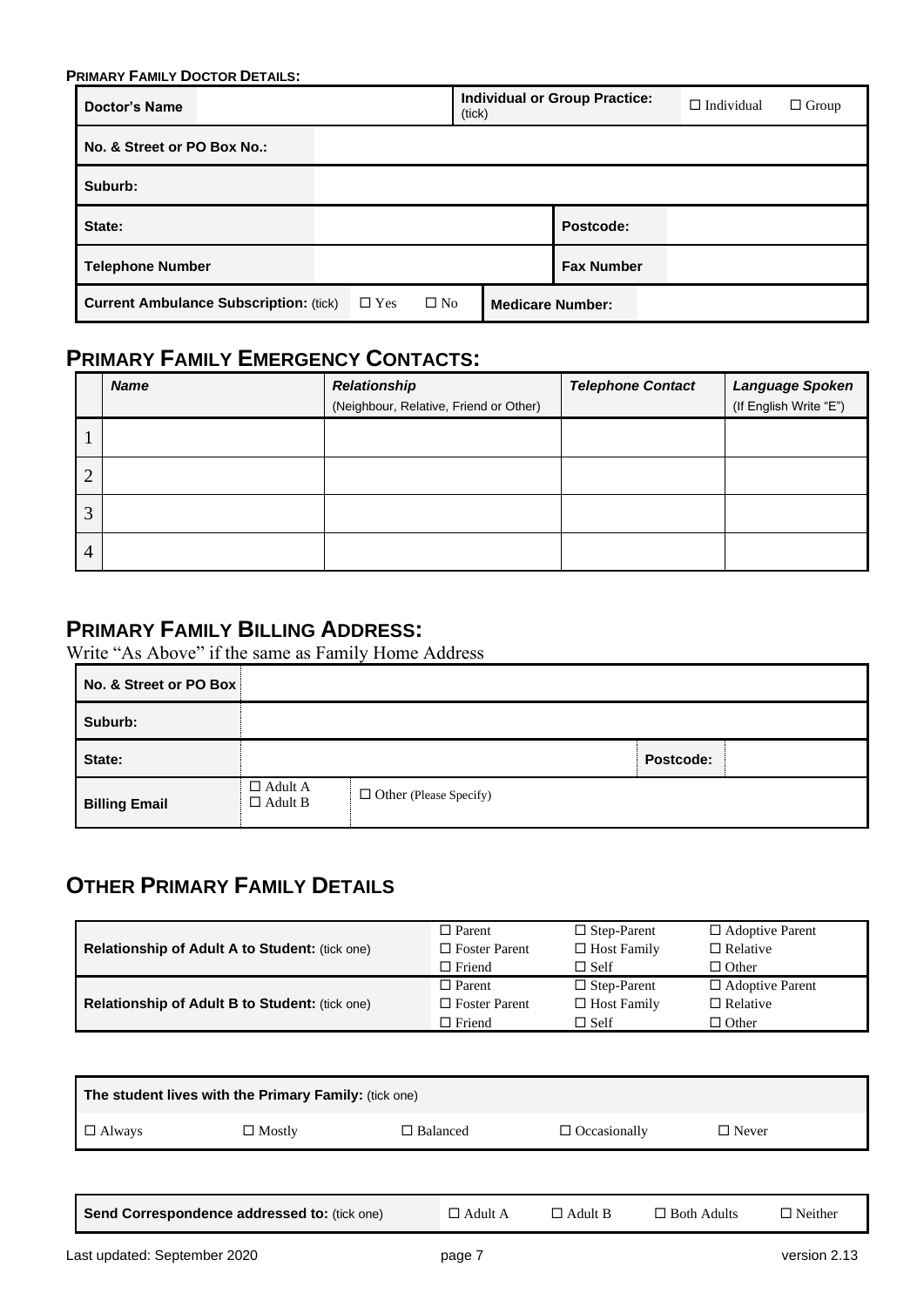## **DEMOGRAPHIC DETAILS OF STUDENT**

|                                            | ❖ In which country was the student born?                                                                                                                            |            |                           |                                                        |            |              |
|--------------------------------------------|---------------------------------------------------------------------------------------------------------------------------------------------------------------------|------------|---------------------------|--------------------------------------------------------|------------|--------------|
| $\square$ Australia                        | $\Box$ Other (please specify):                                                                                                                                      |            |                           |                                                        |            |              |
|                                            | Date of arrival in Australia OR Date of return to Australia: (dd-mm-yyyy)<br>$\frac{1}{2}$ $\frac{1}{2}$                                                            |            |                           |                                                        |            |              |
|                                            | What is the Residential Status of the student? (tick)<br>$\Box$ Permanent<br>$\Box$ Temporary                                                                       |            |                           |                                                        |            |              |
| <b>Basis of Australian Residency:</b>      |                                                                                                                                                                     |            |                           |                                                        |            |              |
| $\Box$ Eligible for Australian Passport    |                                                                                                                                                                     |            |                           | $\Box$ Holds Australian Passport                       |            |              |
| □ Holds Permanent Residency Visa           |                                                                                                                                                                     |            |                           |                                                        |            |              |
| Visa Sub Class:                            |                                                                                                                                                                     |            |                           | Visa Expiry Date: (dd-mm-yyyy)                         |            |              |
|                                            | Visa Statistical Code: (Required for some sub-classes)                                                                                                              |            |                           |                                                        |            |              |
|                                            | <b>International Student ID</b> :(Not required for exchange students)                                                                                               |            |                           |                                                        |            |              |
|                                            | * Does the student speak a language other than English at home? (tick)<br>(If more than one language is spoken at home, indicate the one that is spoken most often) |            |                           |                                                        |            |              |
| $\Box$ No, English only                    | □ Yes (please specify):                                                                                                                                             |            |                           |                                                        |            |              |
|                                            | Does the student speak English? (tick)                                                                                                                              |            |                           |                                                        | $\Box$ Yes | $\square$ No |
|                                            | Is the student of Aboriginal or Torres Strait Islander origin? (tick one)                                                                                           |            |                           |                                                        |            |              |
| $\square$ No                               |                                                                                                                                                                     |            | $\square$ Yes, Aboriginal |                                                        |            |              |
| □ Yes, Torres Strait Islander              |                                                                                                                                                                     |            |                           | □ Yes, Both Aboriginal & Torres Strait Islander        |            |              |
|                                            |                                                                                                                                                                     |            |                           |                                                        |            |              |
|                                            | Is the student a young carer (providing support/care for other family member/s)? (tick one)                                                                         |            |                           |                                                        |            |              |
| $\square$ No                               |                                                                                                                                                                     | $\Box$ Yes |                           |                                                        |            |              |
|                                            | What is the student's living arrangements? (tick one):                                                                                                              |            |                           |                                                        |            |              |
| $\Box$ At home with TWO Parents/ Guardians |                                                                                                                                                                     |            |                           | $\square$ State Arranged Out of Home Care # (See Note) |            |              |
| $\Box$ At home with ONE Parent/ Guardian   |                                                                                                                                                                     |            | $\Box$ Homeless Youth     |                                                        |            |              |
| $\Box$ Independent                         |                                                                                                                                                                     |            |                           |                                                        |            |              |
|                                            | # State Arranged Out of Home Care - Students who have been subject to protective intervention by the Department of Health and Human                                 |            |                           |                                                        |            |              |

Services and live in alternative care arrangements away from their parents. These DHHS-facilitated care arrangements include living with relatives or friends (kith and kin), living with non-relative families (foster families or adolescent community placements) and living in residential care units with rostered care staff.

**Note:** Special Schools – please go to section "Travel Details for Special Schools" to enter transport details.

| <b>Beginning of journey to school:</b><br>Map Type |                   |              | Melway / VicRoads / Country Fire Authority / Other |                    |                                   |  |
|----------------------------------------------------|-------------------|--------------|----------------------------------------------------|--------------------|-----------------------------------|--|
| <b>Map Number</b>                                  | X Reference       |              |                                                    |                    | <b>Y Reference</b>                |  |
| Usual mode of transport to school: (tick)          |                   |              |                                                    |                    |                                   |  |
| $\Box$ Walking                                     | $\Box$ School Bus |              | $\Box$ Train                                       | $\Box$ Driven      | $\Box$ Taxi                       |  |
| $\Box$ Bicycle                                     | $\Box$ Public Bus |              | $\Box$ Tram                                        | $\Box$ Self Driven | $\Box$ Other                      |  |
| If student drives themself to school:              |                   | Car Reg. No. |                                                    |                    | Distance to School in kilometres: |  |

❖ These questions are asked as a requirement of the Commonwealth Government. All schools across Australia are required to collect the same information.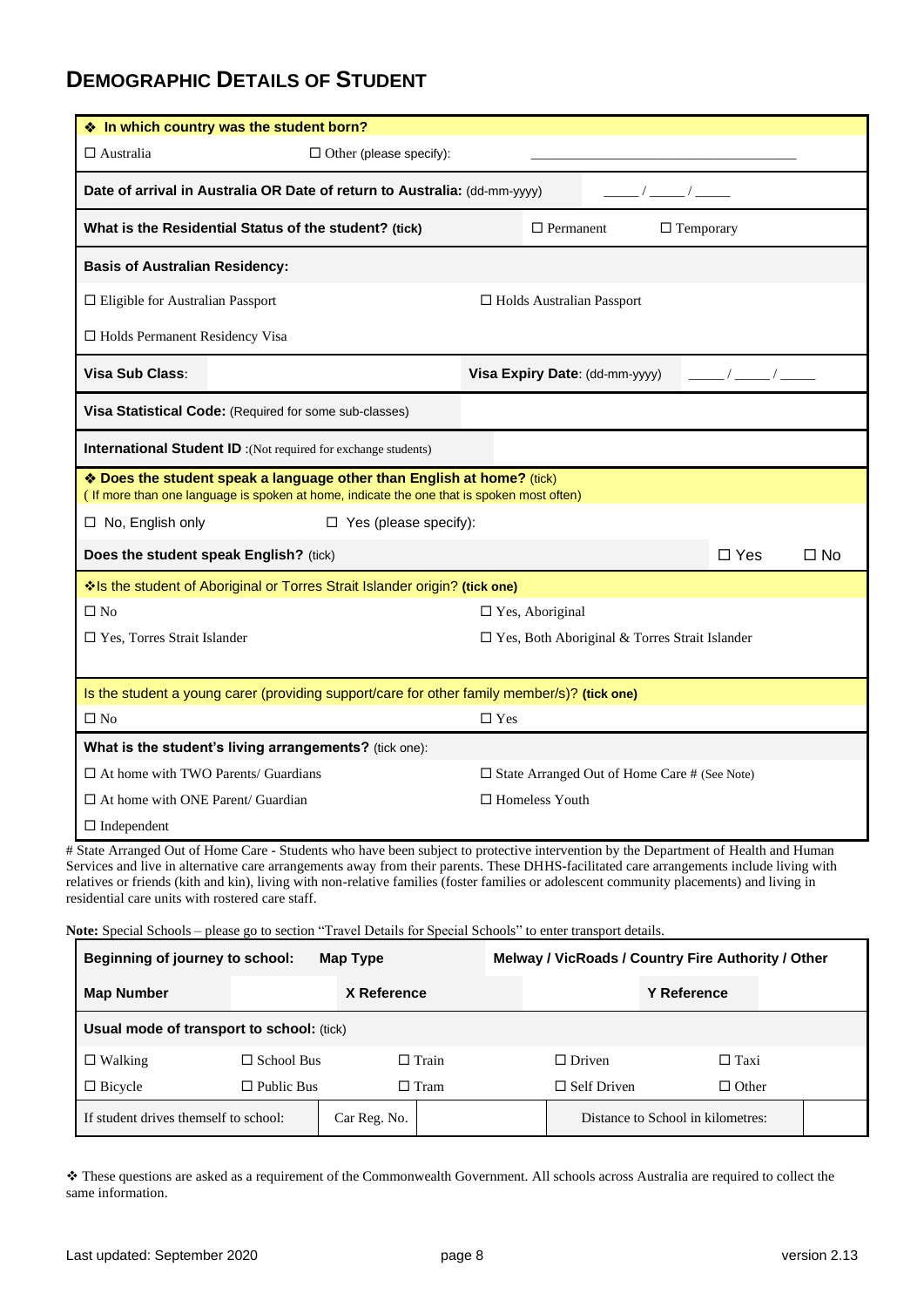## **SCHOOL DETAILS**

| Date of first enrolment in an Australian School:                                                                          |                                                               |              |                            |            |           |              |           |
|---------------------------------------------------------------------------------------------------------------------------|---------------------------------------------------------------|--------------|----------------------------|------------|-----------|--------------|-----------|
| <b>Name of previous School:</b>                                                                                           |                                                               |              |                            |            |           |              |           |
| Years of previous education:                                                                                              | What was the language of the<br>student's previous education? |              |                            |            |           |              |           |
| Does the student have a Victorian Student Number (VSN)?                                                                   |                                                               |              |                            |            |           |              |           |
| Yes.<br>Yes, but the VSN is unknown<br>No. The student has never been<br>П<br>□<br>П.<br>issued a VSN.<br>Please specify: |                                                               |              |                            |            |           |              |           |
| Years of interruption to education:                                                                                       |                                                               | year? (tick) | Is the student repeating a | $\Box$ Yes |           | $\Box$ No    |           |
| Will the student be attending this school full time? (tick)                                                               |                                                               |              |                            | $\Box$ Yes |           | $\square$ No |           |
| If <b>No</b> , what will be the time fraction that the student will be attending this school? (i.e. $0.8 = 4$ days/week)  |                                                               |              |                            |            |           |              |           |
| <b>Other school Name:</b>                                                                                                 |                                                               |              | Time fraction:             | $\theta$ . | Enrolled: | $\Box$ Yes   | $\Box$ No |
| <b>Other school Name:</b>                                                                                                 |                                                               |              | Time fraction:             | $\theta$ . | Enrolled: | $\Box$ Yes   | $\Box$ No |

## **CONDITIONAL ENROLMENT DETAILS**

In some circumstances a child may be enrolled conditionally, particularly if the required enrolment documentation to determine the shared parental responsibility arrangements for a child is not provided. Please refer to the School Policy & Advisory Library for more information <u>https://www2.education.vic.gov.au/pal/enrolment/policy</u>

| <b>Enrolment</b> conditions |  |  |
|-----------------------------|--|--|
|                             |  |  |
|                             |  |  |
|                             |  |  |

## **OFFICE USE ONLY**

| Has the documentation been provided and retained on school records? | $\square$ Yes | $\Box$ No |
|---------------------------------------------------------------------|---------------|-----------|
| Have the conditions been met to complete the enrolment?             | $\Box$ Yes    | $\Box$ No |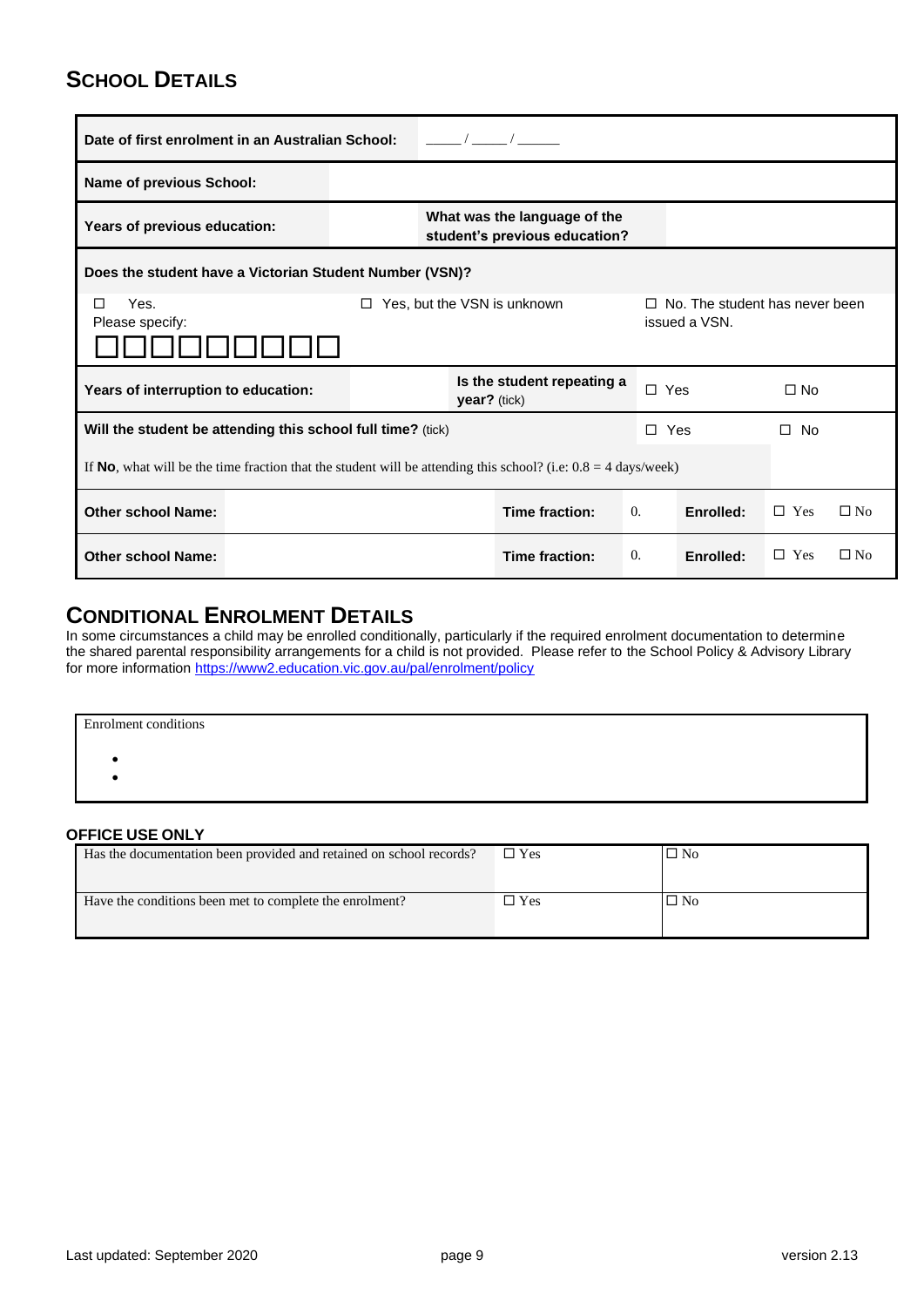## **STUDENT ACCESS OR ACTIVITY RESTRICTIONS DETAILS**

| Is the student at risk?                          |                                                    | $\Box$ Yes                                                                                                                    | $\Box$ No                                  |                                                                                       |  |
|--------------------------------------------------|----------------------------------------------------|-------------------------------------------------------------------------------------------------------------------------------|--------------------------------------------|---------------------------------------------------------------------------------------|--|
| Is there an Access Alert for the student? (tick) |                                                    | $\Box$ Yes (If Yes, then complete the<br>following questions and present a<br>current copy of the document to the<br>school.) |                                            | $\Box$ No (If No, move to the immunisation<br>/ medical condition details questions.) |  |
| <b>Access Type: (tick)</b>                       | $\Box$ Parenting Order                             | $\Box$ Parenting Plan                                                                                                         | <b>Intervention Order</b><br>П             | $\Box$ Protection Order                                                               |  |
|                                                  | $\Box$ Informal Carer Stat Dec                     | $\Box$ DHHS Authorisation                                                                                                     | $\Box$ Witness Protection<br>Program Order | $\Box$ Other                                                                          |  |
| <b>Describe any Access Restriction:</b>          |                                                    |                                                                                                                               |                                            |                                                                                       |  |
|                                                  | Is there an Activity Alert for the student? (tick) |                                                                                                                               | $\Box$ No                                  |                                                                                       |  |
| If Yes, then describe the Activity Restriction:  |                                                    |                                                                                                                               |                                            |                                                                                       |  |
| <b>OFFICE USE ONLY</b>                           |                                                    |                                                                                                                               |                                            |                                                                                       |  |
| Current custody document placed on student file? |                                                    | $\Box$ Yes                                                                                                                    | $\square$ No                               |                                                                                       |  |

In the event of illness or injury to my child whilst at school, on an excursion, or travelling to or from school; I authorise the Principal or teacher-in-charge of my child, where the Principal or teacher-in-charge is unable to contact me, or it is otherwise impracticable to contact me to: (cross out any unacceptable statement)

- consent to my child receiving such medical or surgical attention as may be deemed necessary by a medical practitioner,
- **Example 3** administer such first aid as the Principal or staff member may judge to be reasonably necessary.

Signature of Parent/Guardian: Date:

\_\_\_\_\_ / \_\_\_\_\_ / \_\_\_\_\_\_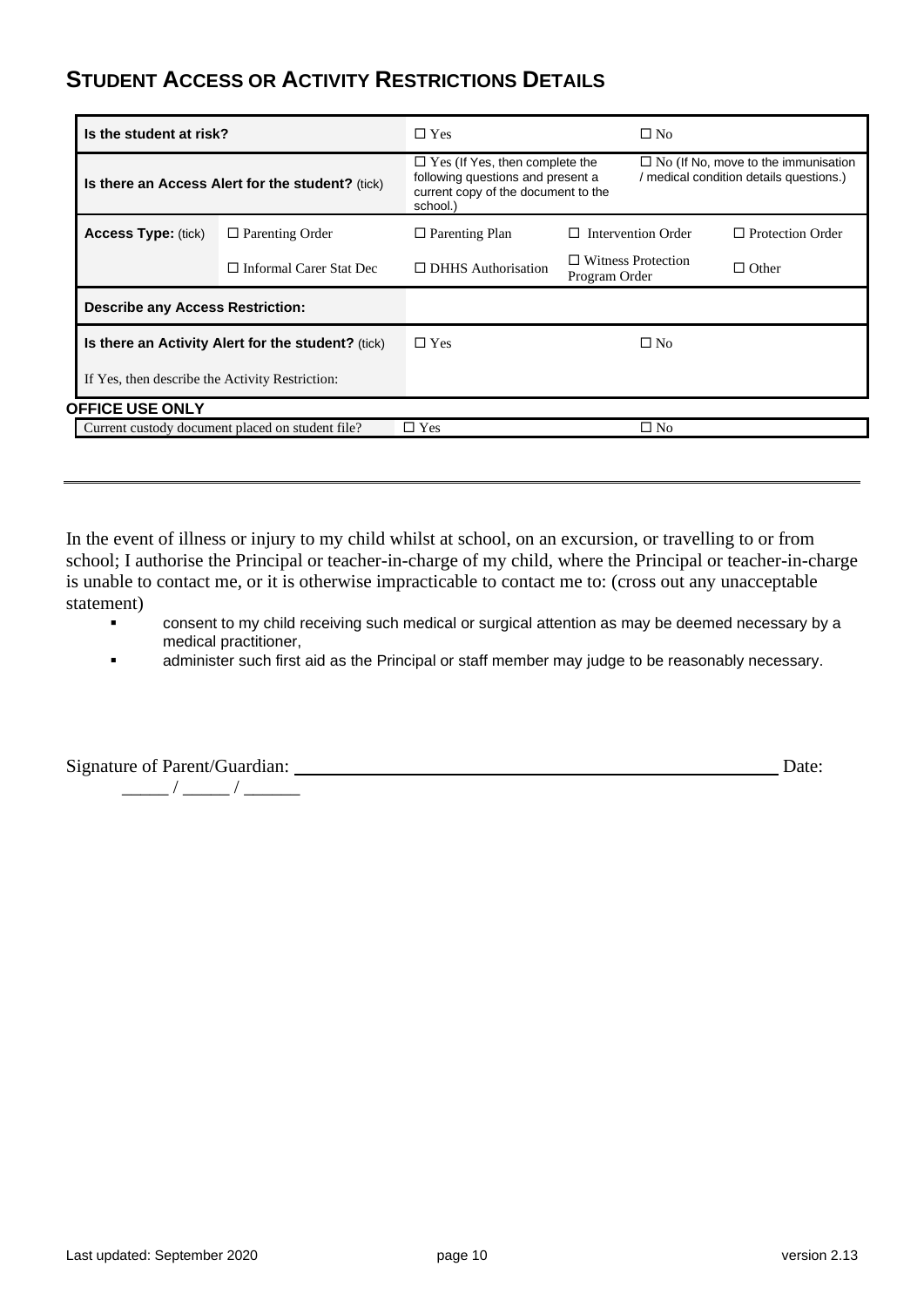## **STUDENT MEDICAL DETAILS**

**MEDICAL CONDITION DETAILS:**

| Does the student suffer from any of the<br><b>following impairments?</b> (tick)                      | Hearing: | $\square$ Yes | $\square$ No | Vision    | $\square$ Yes | $\square$ No |
|------------------------------------------------------------------------------------------------------|----------|---------------|--------------|-----------|---------------|--------------|
|                                                                                                      | Speech:  | $\Box$ Yes    | $\Box$ No    | Mobility: | $\Box$ Yes    | $\square$ No |
| Does the student suffer from Asthma? (tick) If No, please go to the Other Medical Conditions section |          |               |              |           |               | $\square$ No |

## **ASTHMA MEDICAL CONDITION DETAILS:**

Answer the following questions **ONLY** if the student suffers from any asthma medical conditions.

|                                                                                                          | Please indicate if the student suffers from any of the<br>following symptoms: (tick) |  |                                                  |                                                     | If my child displays any of these symptoms please: (tick) |                      |            |                 |              |
|----------------------------------------------------------------------------------------------------------|--------------------------------------------------------------------------------------|--|--------------------------------------------------|-----------------------------------------------------|-----------------------------------------------------------|----------------------|------------|-----------------|--------------|
| $\Box$ Cough                                                                                             |                                                                                      |  |                                                  |                                                     | <b>Inform Doctor</b>                                      |                      |            | $\Box$ Yes      | $\square$ No |
| $\Box$ Difficulty Breathing                                                                              |                                                                                      |  |                                                  |                                                     | <b>Inform Emergency Contact</b>                           |                      |            | $\Box$ Yes      | $\square$ No |
| $\Box$ Wheeze                                                                                            |                                                                                      |  |                                                  |                                                     | <b>Administer Medication</b>                              |                      |            | $\Box$ Yes      | $\square$ No |
| $\Box$ Exhibits symptoms after exertion                                                                  |                                                                                      |  |                                                  |                                                     | <b>Other Medical Action</b>                               |                      |            | $\Box$ Yes      | $\square$ No |
| $\Box$ Tight Chest                                                                                       |                                                                                      |  |                                                  |                                                     | If yes, please specify:                                   |                      |            |                 |              |
| Has an Asthma Management Plan been provided to School?                                                   |                                                                                      |  |                                                  |                                                     |                                                           |                      | $\Box$ Yes | $\square$ No    |              |
| <b>Does the student take medication?</b> (tick)<br>$\Box$ Yes                                            |                                                                                      |  | $\square$ No                                     | Name of medication taken:                           |                                                           |                      |            |                 |              |
| Is the medication taken regularly by the student (preventive) or only in response<br>to symptoms? (tick) |                                                                                      |  |                                                  |                                                     |                                                           | $\Box$ Preventative  |            | $\Box$ Response |              |
| Indicate the usual dosage of<br>medication taken:                                                        |                                                                                      |  |                                                  | Indicate how frequently<br>the medication is taken: |                                                           |                      |            |                 |              |
| <b>Medication is usually administered by: (tick)</b>                                                     |                                                                                      |  | $\Box$ Student                                   | $\Box$ Teacher<br>$\Box$ Nurse                      |                                                           | $\Box$ Other         |            |                 |              |
| <b>Medication is stored: (tick)</b><br>$\Box$ with Student                                               |                                                                                      |  | $\Box$ with Nurse<br>$\Box$ Fridge in Staff Room |                                                     | $\Box$ Elsewhere                                          |                      |            |                 |              |
| Dosage time                                                                                              |                                                                                      |  | <b>Reminder required?</b> (tick)                 | $\Box$ Yes                                          | $\square$ No                                              | <b>Poison Rating</b> |            |                 |              |

#### **OTHER MEDICAL CONDITIONS**

(More copies of the other medical condition forms are available on request from the school.)

| Does the student have any other medical condition? (tick)                                                  |                                  |                          |                              |                                                 | $\Box$ Yes                                          | $\Box$ No           |                          |                              |
|------------------------------------------------------------------------------------------------------------|----------------------------------|--------------------------|------------------------------|-------------------------------------------------|-----------------------------------------------------|---------------------|--------------------------|------------------------------|
| If yes, please specify:                                                                                    |                                  |                          |                              |                                                 |                                                     |                     |                          |                              |
| Symptoms:                                                                                                  |                                  |                          |                              |                                                 |                                                     |                     |                          |                              |
| If my child displays any of the symptoms above please: (tick)                                              |                                  |                          |                              |                                                 |                                                     |                     |                          |                              |
| <b>Inform Doctor</b><br><b>Administer Medication</b>                                                       |                                  | $\Box$ Yes<br>$\Box$ Yes | $\square$ No<br>$\square$ No | Other Medical Action<br>If yes, please specify: | <b>Inform Emergency Contact</b>                     |                     | $\Box$ Yes<br>$\Box$ Yes | $\square$ No<br>$\square$ No |
| Name of medication taken:<br>$\square$ No<br><b>Does the student take medication?</b> (tick)<br>$\Box$ Yes |                                  |                          |                              |                                                 |                                                     |                     |                          |                              |
| Is the medication taken regularly by the student (preventive) or only in<br>response to symptoms? (tick)   |                                  |                          |                              |                                                 |                                                     | $\Box$ Preventative | $\Box$ Response          |                              |
| Indicate the usual dosage of<br>medication taken:                                                          |                                  |                          |                              |                                                 | Indicate how frequently the<br>medication is taken: |                     |                          |                              |
| <b>Medication is usually administered by: (tick)</b>                                                       |                                  |                          | $\Box$ Student               |                                                 | $\Box$ Nurse                                        | Teacher             | $\Box$ Other             |                              |
| <b>Medication is stored:</b> (tick)<br>$\Box$ with Student                                                 |                                  |                          | $\square$ with Nurse         | $\Box$ Fridge in Staff<br>Room                  |                                                     | $\Box$ Elsewhere    |                          |                              |
| Dosage time                                                                                                | <b>Reminder required?</b> (tick) |                          | $\Box$ Yes                   | $\square$ No                                    | <b>Poison Rating</b>                                |                     |                          |                              |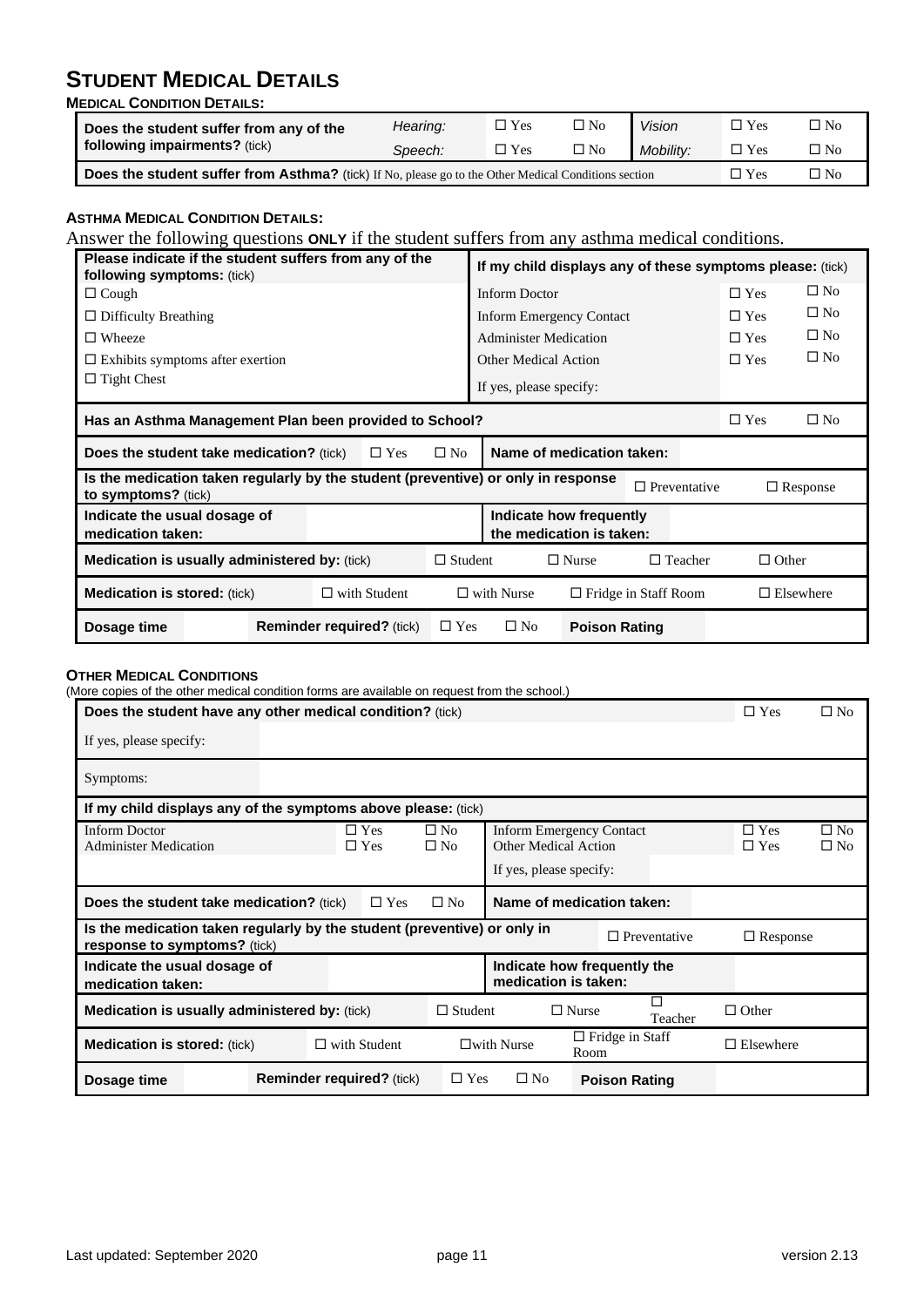## **STUDENT DOCTOR DETAILS**

The following details should **only** be provided if **this** student has a Doctor and/or Medicare number different to the Primary Family.

| <b>Doctor's Name:</b>                |                   |                   |              |
|--------------------------------------|-------------------|-------------------|--------------|
| Individual or Group Practice: (tick) |                   | $\Box$ Individual | $\Box$ Group |
| No. & Street or PO Box No.:          |                   |                   |              |
| Suburb:                              |                   |                   |              |
| State:                               | Postcode:         |                   |              |
| <b>Telephone Number</b>              | <b>Fax Number</b> |                   |              |
| <b>Student Medicare Number:</b>      |                   |                   |              |

## **STUDENT EMERGENCY CONTACTS**

This section should **ONLY** be filled out if **THIS** student has emergency contacts other than the Prime Family Emergency Contacts.

|   | <b>Name</b> | <b>Relationship</b><br>(Neighbour, Relative, Friend or Other) | <b>Language Spoken</b><br>(If English Write "E") | <b>Telephone Contact</b> |
|---|-------------|---------------------------------------------------------------|--------------------------------------------------|--------------------------|
|   |             |                                                               |                                                  |                          |
| ⌒ |             |                                                               |                                                  |                          |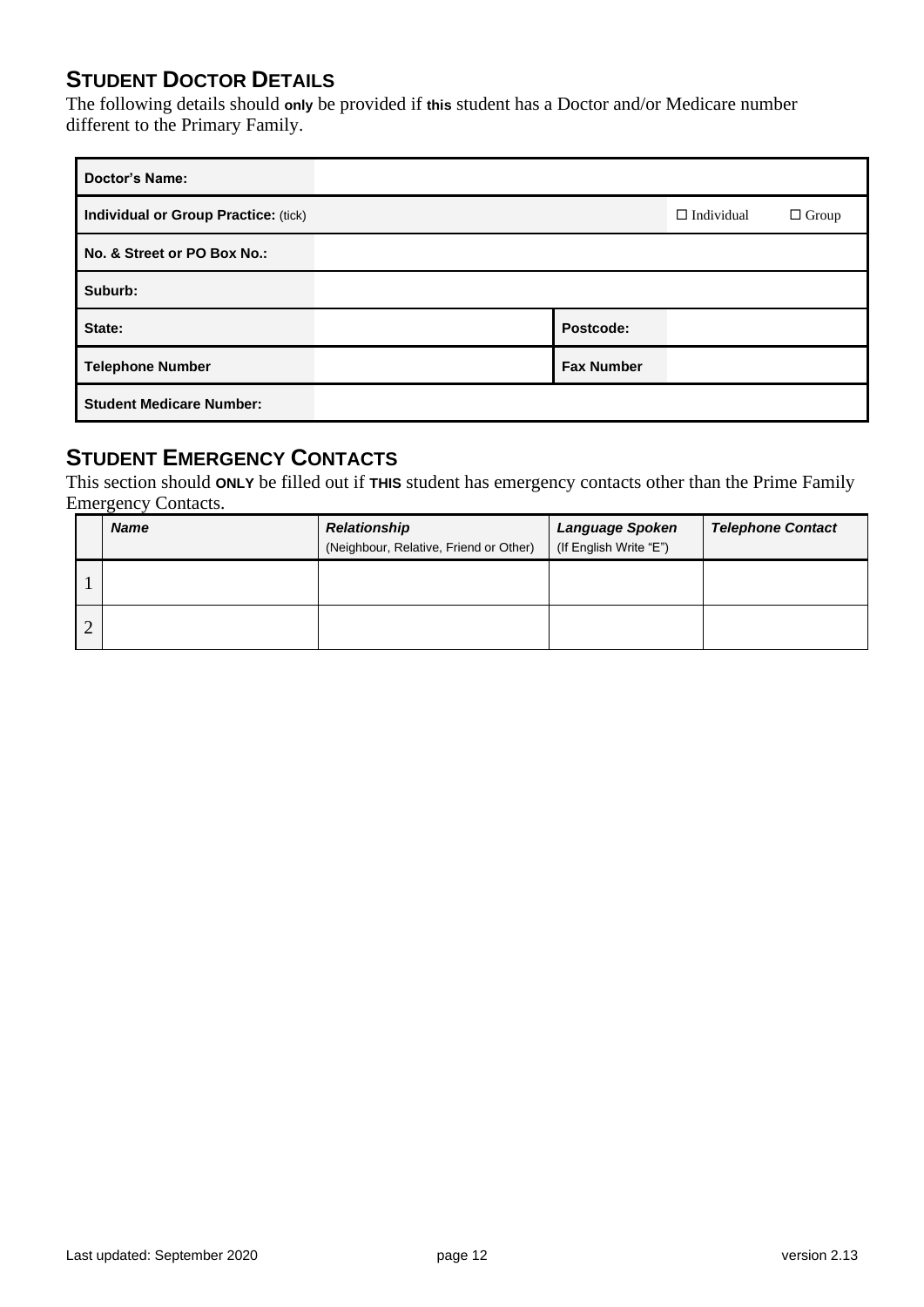## **TRAVEL DETAILS FOR SPECIAL SCHOOLS**

| How will the student travel to school? (tick)                                            |                                                                                                                                  |                              |            |                                              |  |  |  |
|------------------------------------------------------------------------------------------|----------------------------------------------------------------------------------------------------------------------------------|------------------------------|------------|----------------------------------------------|--|--|--|
| $\Box$ Walk                                                                              | $\Box$ Bicycle                                                                                                                   | $\Box$ Train                 |            | $\Box$ Tram                                  |  |  |  |
| $\Box$ School Bus                                                                        | $\Box$ Public Bus                                                                                                                | $\Box$ Public Taxi           |            | $\Box$ Driven by parent/carer                |  |  |  |
| First date of travel? (tick)                                                             | $\square$ Next school year                                                                                                       | Alternate date: (dd-mm-yyyy) |            | $\sqrt{2}$                                   |  |  |  |
| Is the student applying to travel on a school bus or for other travel assistance? (tick) |                                                                                                                                  |                              |            |                                              |  |  |  |
| $\Box$ Yes                                                                               |                                                                                                                                  | $\square$ No                 |            |                                              |  |  |  |
| Type of travel assistance requested?<br>(completion of additional form required)         |                                                                                                                                  |                              |            |                                              |  |  |  |
| $\square$ Access to School Bus<br>$\square$ Conveyance Allowance                         |                                                                                                                                  |                              |            |                                              |  |  |  |
| If by School Bus, please advise local bus stop if known:                                 |                                                                                                                                  |                              |            |                                              |  |  |  |
| Landmark:                                                                                | Map Type:                                                                                                                        |                              |            | $Y_{\overline{\phantom{a}}}\hspace{0.025cm}$ |  |  |  |
| <b>Assisted Mobility (if applicable):</b>                                                |                                                                                                                                  |                              |            |                                              |  |  |  |
| If applicable, specify the student's mode of assisted mobility.                          |                                                                                                                                  | $\Box$ Wheelchair            |            | $\Box$ Walker                                |  |  |  |
| <b>Comments relevant to travel:</b>                                                      |                                                                                                                                  |                              |            |                                              |  |  |  |
| <b>Office Use Only:</b>                                                                  |                                                                                                                                  |                              |            |                                              |  |  |  |
|                                                                                          | Can the student Individual Learning Plan (ILP) include travel training?                                                          |                              | $\Box$ Yes | $\square$ No                                 |  |  |  |
| Is the student attending their nearest school?                                           |                                                                                                                                  |                              | $\Box$ Yes | $\square$ No                                 |  |  |  |
| special school)?                                                                         | Does the student reside in Designated Transport Area (DTA) (if attending                                                         |                              | $\Box$ Yes | $\square$ No                                 |  |  |  |
|                                                                                          | Can the student be accommodated on existing route (if applicable)?                                                               |                              | $\Box$ Yes | $\square$ No                                 |  |  |  |
| <b>Pick-up Point:</b>                                                                    |                                                                                                                                  |                              | Map Ref:   | Time AM:                                     |  |  |  |
| <b>Set Down Point:</b>                                                                   |                                                                                                                                  |                              | Map Ref:   | Time PM:                                     |  |  |  |
|                                                                                          | NOTE: Students residing in Rural/Regional Victoria or attending special schools may be entitled to receive transport assistance. |                              |            |                                              |  |  |  |

The Department may give access to a school bus service or pay a conveyance allowance to assist with the cost of travel. Information on eligibility and the application process can be obtained from the school.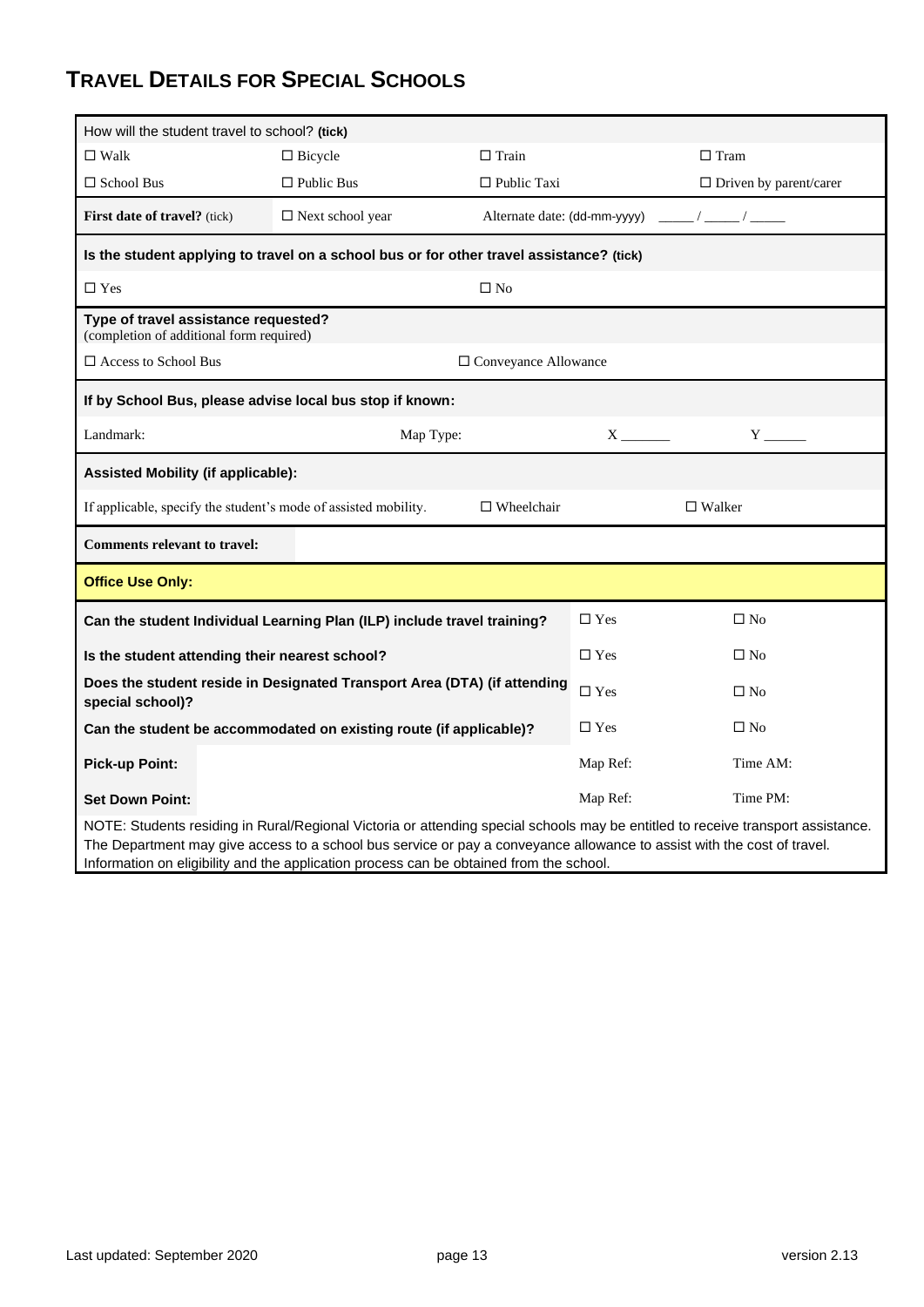Thank you for taking the time to complete this Student Enrolment form. We understand that the information you have provided is confidential and will be treated as such, but the details are required to enable staff to properly enrol your child at our school.

I certify that the information contained within this form is correct.

Signature of Parent/Guardian: Date:

\_\_\_\_\_ / \_\_\_\_\_ / \_\_\_\_\_\_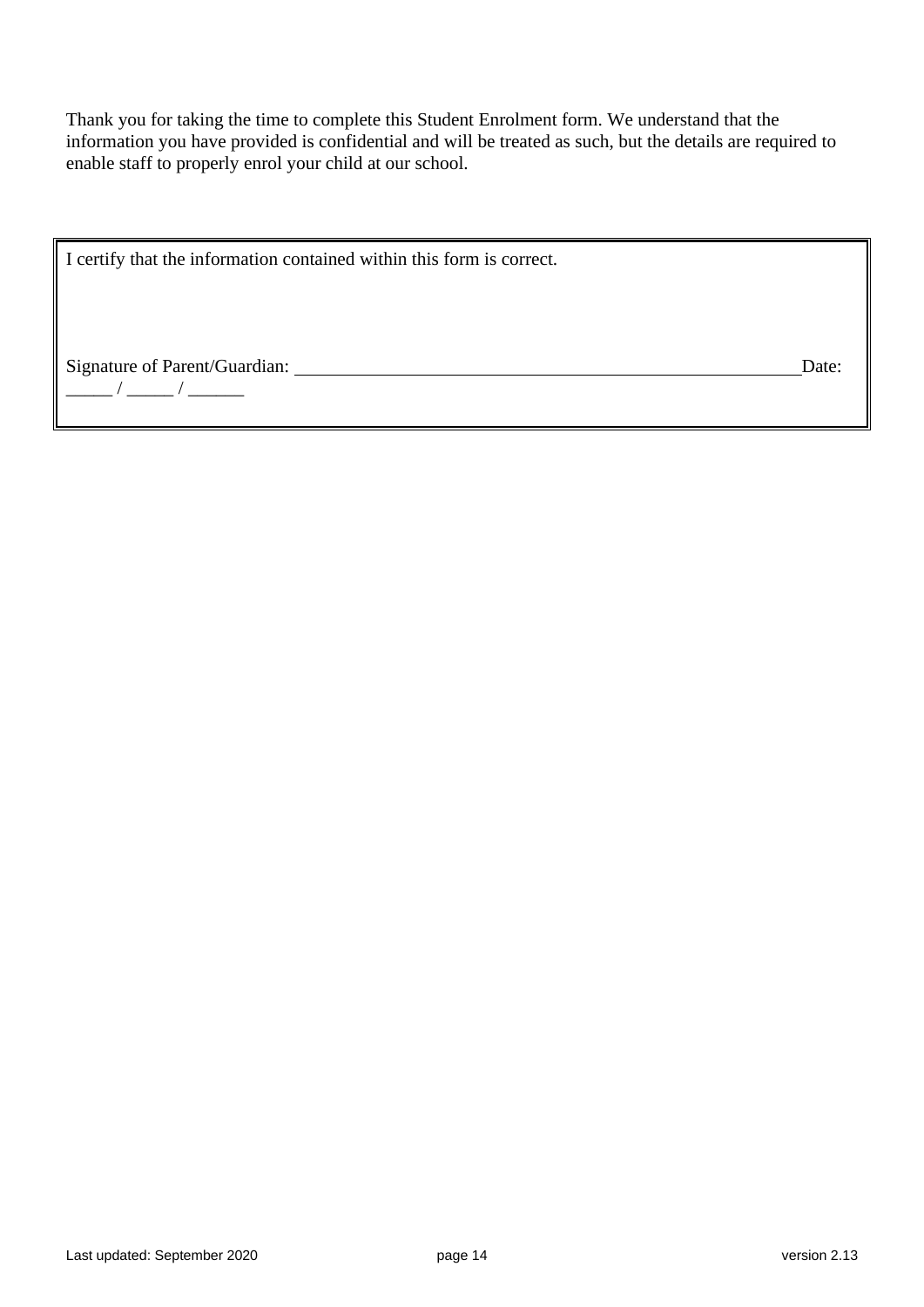# **PARENTAL OCCUPATION GROUP CODES**

The codes outlined below are to be used when providing family occupation details for enrolled students. This information is used for determining funding allocations to schools.

## **GROUP A Senior management in large business organisation, government administration and defence, and qualified professional**s

**Senior Executive / Manager / Department Head** in industry, commerce, media or other large organisation

- **Public Service Manager** (Section head or above), regional director, health / education / police / fire services administrator
- **Other administrator** (school principal, faculty head / dean, library / museum / gallery director, research facility director)

**Defence Forces** Commissioned Officer

**Professionals** - generally have degree or higher qualifications and experience in applying this knowledge to design, develop or operate complex systems; identify, treat and advise on problems; and teach others:

- *Health, Education, Law, Social Welfare, Engineering, Science, Computing* **professional**
- *Business* (management consultant, business analyst, accountant, auditor, policy analyst, actuary, valuer)
- *Air/sea transport* (aircraft / ship's captain / officer / pilot, flight officer, flying instructor, air traffic controller)

## **GROUP B Other business managers, arts/media/sportspersons and associate professionals**

**Owner / Manager** of farm, construction, import/export, wholesale, manufacturing, transport, real estate business

- **Specialist Manager** (finance / engineering / production / personnel / industrial relations / sales / marketing)
- **Financial Services Manager** (bank branch manager, finance / investment / insurance broker, credit / loans officer)
- **Retail sales / Services manager** (shop, petrol station, restaurant, club, hotel/motel, cinema, theatre, agency)
- **Arts / Media / Sports** (musician, actor, dancer, painter, potter, sculptor, journalist, author, media presenter, photographer, designer, illustrator, proof reader, sportsman/woman, coach, trainer, sports official)
- **Associate Professionals** generally have diploma / technical qualifications and support managers and professionals:
	- **Health, Education, Law, Social Welfare, Engineering, Science, Computing technician /** associate professional
	- *Business / administration* (recruitment / employment / industrial relations / training officer, marketing / advertising specialist, market research analyst, technical sales representative, retail buyer, office / project manager)
	- *Defence Forces* senior Non-Commissioned Officer

## **GROUP C Tradesmen/women, clerks and skilled office, sales and service staff**

- **Tradesmen/women** generally have completed a 4 year Trade Certificate, usually by apprenticeship. All tradesmen/women are included in this group
- **Clerks** (bookkeeper, bank / PO clerk, statistical / actuarial clerk, accounting / claims / audit clerk, payroll clerk, recording / registry / filing clerk, betting clerk, stores / inventory clerk, purchasing / order clerk, freight / transport / shipping clerk, bond clerk, customs agent, customer services clerk, admissions clerk)

## **Skilled office, sales and service staff**:

- **•** *Office* (secretary, personal assistant, desktop publishing operator, switchboard operator)
- *Sales* (company sales representative, auctioneer, insurance agent/assessor/loss adjuster, market researcher)
- *Service* (aged / disabled / refuge / child care worker, nanny, meter reader, parking inspector, postal worker, courier, travel agent, tour guide, flight attendant, fitness instructor, casino dealer/supervisor)

## **GROUP D Machine operators, hospitality staff, assistants, labourers and related workers**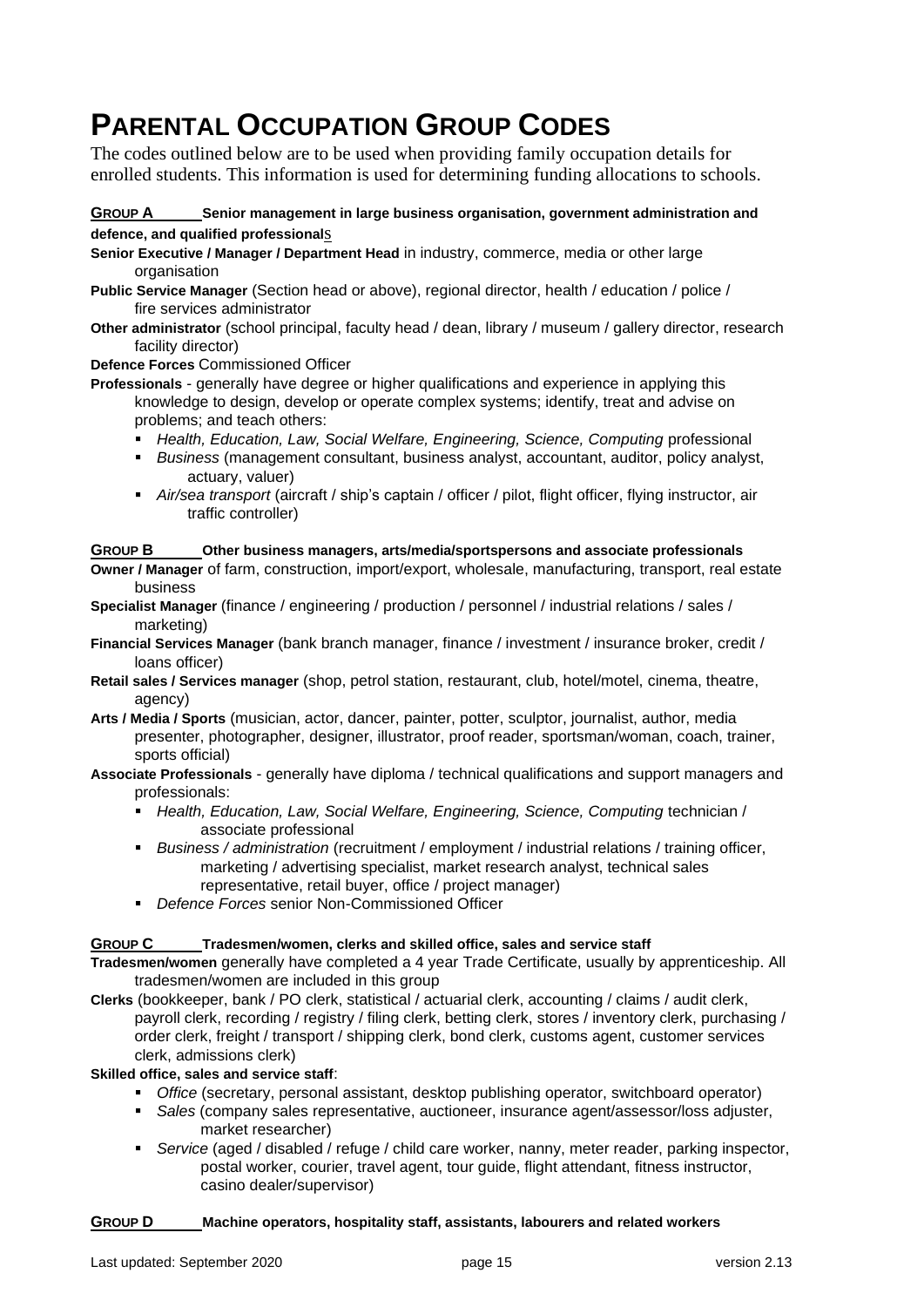#### **Drivers, mobile plant, production / processing machinery and other machinery operators**

**Hospitality staff** (hotel service supervisor, receptionist, waiter, bar attendant, kitchen hand, porter, housekeeper)

**Office assistants, sales assistants and other assistants**:

- *Office* (typist, word processing / data entry / business machine operator, receptionist, office assistant)
- *Sales* (sales assistant, motor vehicle / caravan / parts salesperson, checkout operator, cashier, bus / train conductor, ticket seller, service station attendant, car rental desk staff, street vendor, telemarketer, shelf stacker)
- *Assistant / aide* (trades' assistant, school / teacher's aide, dental assistant, veterinary nurse, nursing assistant, museum / gallery attendant, usher, home helper, salon assistant, animal attendant)

#### **Labourers and related workers**

- *Defence Forces* ranks below senior NCO not included above
- *Agriculture, horticulture, forestry, fishing, mining worker* (farm overseer, shearer, wool / hide classer, farm hand, horse trainer, nurseryman, greenkeeper, gardener, tree surgeon, forestry/ logging worker, miner, seafarer / fishing hand)
- *Other worke*r (labourer, factory hand, storeman, guard, cleaner, caretaker, laundry worker, trolley collector, car park attendant, crossing supervisor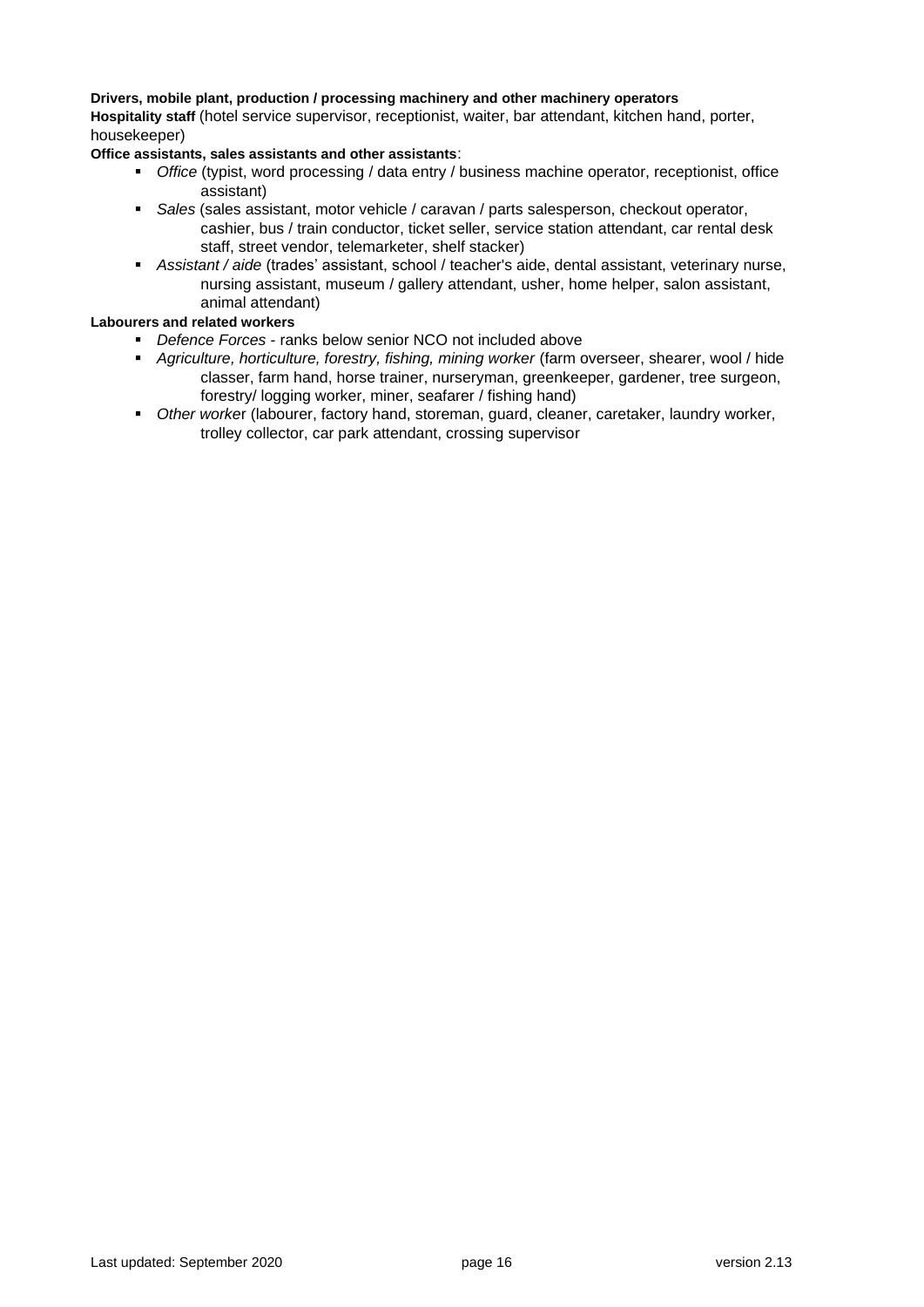## **KERANG PRIMARY SCHOOL**

## **CONSENT FORM—HEAD LICE INSPECTIONS FOR TERM ON ENROLMENT**

Throughout the year, the school will be arranging head lice inspections of students.

The management of head lice infestation works best when all children are involved in our screening program.

The school is aware that this can be a sensitive issue and is committed to maintaining student confidentiality and avoiding stigmatisation.

Before any inspections are conducted staff will explain to all students what is being done and why, and it will be emphasised to students that the presence of head lice in their hair does not mean that their hair is less clean or well kept than anyone else's. It will also be pointed out that head lice can be itchy and annoying and if you know you have got them, you can do something about it.

The inspection of students will be conducted by Nurse Debbie O'Brien.

The person conducting the inspections will physically search through each student's hair to see if any lice or eggs are present.

In cases where head lice are found, the person inspecting the student will inform the student's class teacher and the principal. The school will send a written notice home with the child and provide parents with comprehensive advice about the use of safe treatment practices which do not place children's health at risk.

Please note that the law requires that where a child has head lice, that child should not return to school until appropriate treatment has commenced.

Parent's/Guardian's Full Name: ……………………………………………………..

Address: ………………………………………………………… Postcode: ……………

Name(s) of Child/Children attending the school:

………………………………………… ………………………………………… ………………………………………… …………………………………………

I hereby give my consent for the above-named child/ren to participate in the school's head lice inspection program for the term of their enrolment at Kerang Primary School.

Signature of Parent/Guardian …………………………………… Date:**.**…………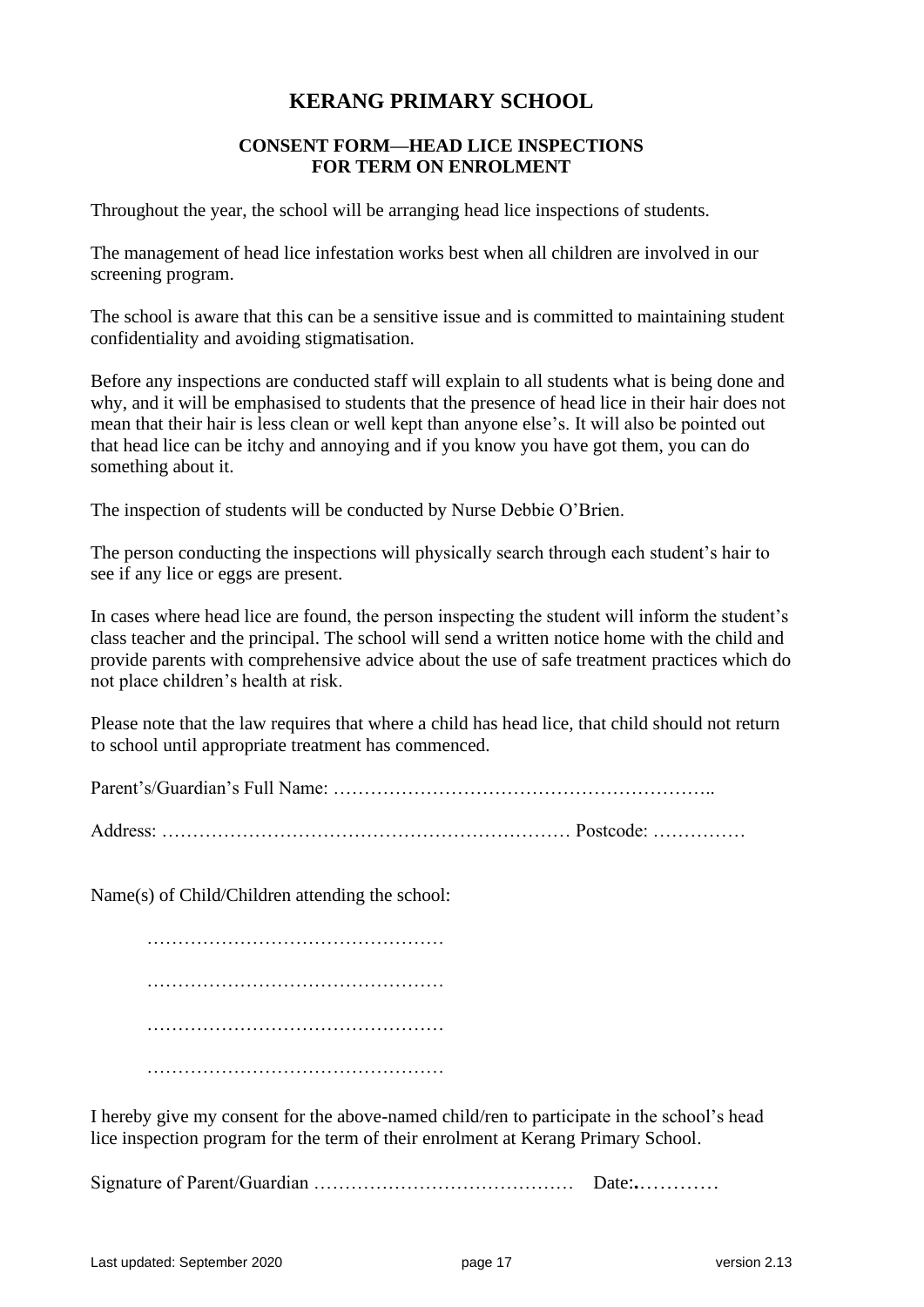

## **KERANG PRIMARY SCHOOL 2023 MEDICAL INFORMATION**

Confidential Medical Information for Local School Excursions including Swimming. This information is to assist the school in case of any medical emergency with your child. All information held in confidence.

| Please tick if your child suffers any of the following:<br>Fits of any type $\Box$ Heart condition $\Box$<br>$Asthma - PLAN$<br>Migraine<br>$\Box$<br>□<br><b>REQUIRED</b>                                                                                 |
|------------------------------------------------------------------------------------------------------------------------------------------------------------------------------------------------------------------------------------------------------------|
| $\Box$ Diabetes $\Box$ Dizzy spells $\Box$ Blackouts<br>Bee Stings – Medication<br>❏<br>required? Please<br>$\Box$<br>supply                                                                                                                               |
|                                                                                                                                                                                                                                                            |
| Please include any medication required by your child.<br><b>Tetanus Immunisation</b> – Year of last tetanus immunisation  (Tetanus immunisation is normally<br>given at five years of age [as Triple Antigen of CDT] and at fifteen years of age [as ADT]) |

If it is necessary or appropriate for your child to carry their own medication (for example, asthma puffers and insulin for diabetes) it must be with the knowledge and approval of both the teacher in charge and yourself.

## **CONSENT TO MEDICAL ATTENTION**

**Where the teacher in charge of the excursion is unable to contact me, or it is otherwise impracticable to contact me, I authorise the teacher in charge to:**

- **Consent to my child receiving such medical or surgical attention as may be deemed necessary by a medical practitioner,**
- **Administer such first-aid as the teacher in charge may judge to be reasonably necessary.**

Signature of Parent/Guardian …………………………………………….. Date ………………….

## **IT IS THE PARENT'S RESPONSIBILITY TO INFORM THE SCHOOL SHOULD THERE BE ANY CHANGES IN YOUR CHILD'S HEALTH.**

This form is for Local Excursions throughout the year.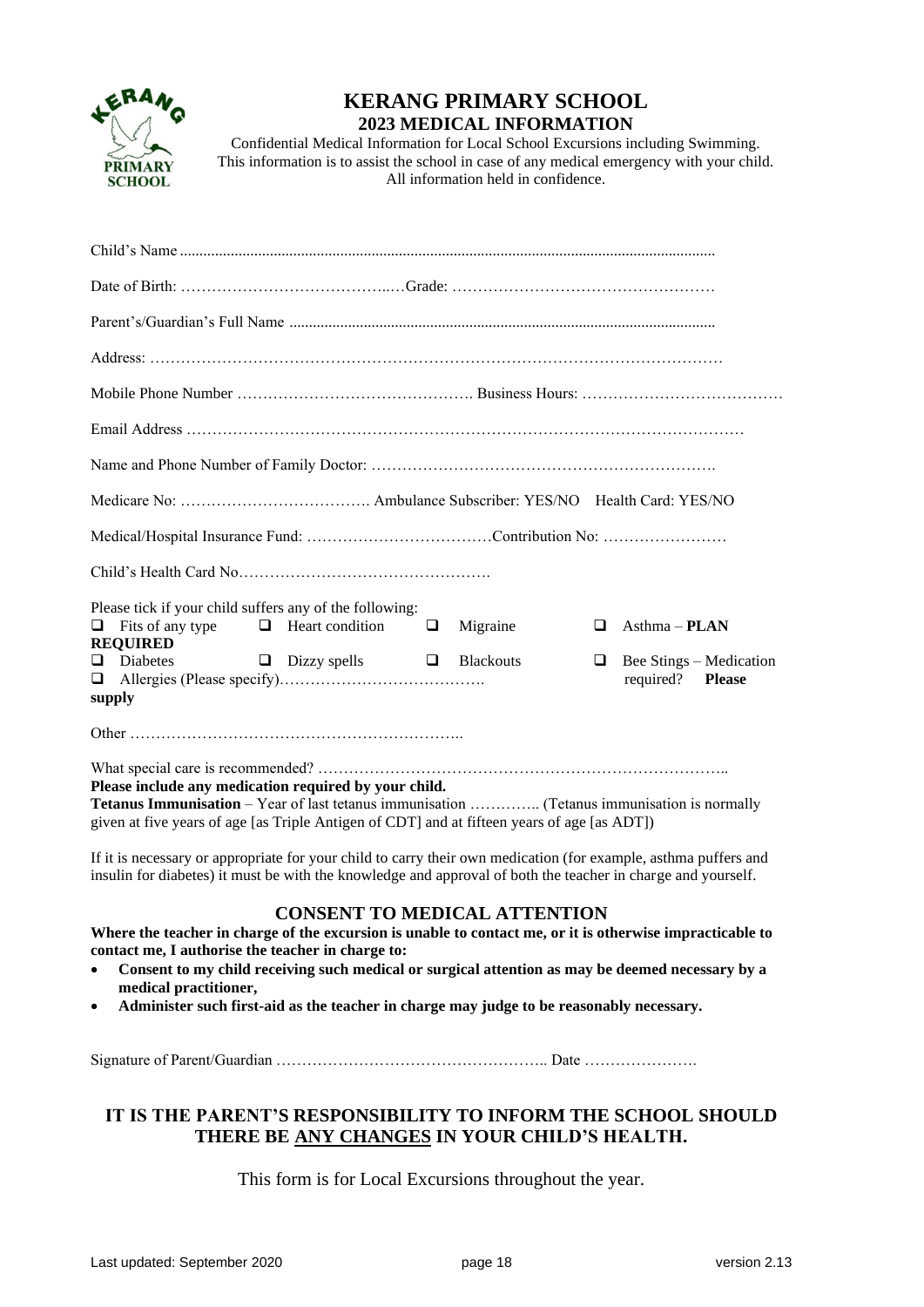| <b>SCHOOL ASTHMA ACTION PLAN</b><br><b>SCHOOL</b><br>This record is to be completed by parents/carers in consultation with their child's doctor (general practitioner).<br>Please tick (y') the appropriate box and print your answers clearly in the blank spaces where indicated.<br>This school is collecting information on your child's asthma so we can better manage asthma while your child is in our care.<br>The information on this Plan is confidential. All start that care for your child will have access to this information. It will only<br>be distributed to them to provide safe asthma management for your child at school. The school will only disclose this<br>Information to others with your consent if it is to be used elsewhere. Please contact the school at any time if you need to<br>update this Plan or you have any questions about the management of asthma at school. If no Asthma Action Plan is<br>provided by the parent/carer, the staff will treat asthma symptoms as outlined in the Victorian Schools Asthmas Policy: 2003. |                                                                                                         |  |            |  |  |
|-------------------------------------------------------------------------------------------------------------------------------------------------------------------------------------------------------------------------------------------------------------------------------------------------------------------------------------------------------------------------------------------------------------------------------------------------------------------------------------------------------------------------------------------------------------------------------------------------------------------------------------------------------------------------------------------------------------------------------------------------------------------------------------------------------------------------------------------------------------------------------------------------------------------------------------------------------------------------------------------------------------------------------------------------------------------------|---------------------------------------------------------------------------------------------------------|--|------------|--|--|
| Student's Name                                                                                                                                                                                                                                                                                                                                                                                                                                                                                                                                                                                                                                                                                                                                                                                                                                                                                                                                                                                                                                                          |                                                                                                         |  |            |  |  |
|                                                                                                                                                                                                                                                                                                                                                                                                                                                                                                                                                                                                                                                                                                                                                                                                                                                                                                                                                                                                                                                                         | Gender M F Age Date of Birth / / Form/Class                                                             |  |            |  |  |
|                                                                                                                                                                                                                                                                                                                                                                                                                                                                                                                                                                                                                                                                                                                                                                                                                                                                                                                                                                                                                                                                         | Emergency Contact (e.g. Parent/Carer) <b>Emergency Contact (e.g. Parent/Carer)</b> and the Relationship |  |            |  |  |
|                                                                                                                                                                                                                                                                                                                                                                                                                                                                                                                                                                                                                                                                                                                                                                                                                                                                                                                                                                                                                                                                         |                                                                                                         |  | PHOTO      |  |  |
|                                                                                                                                                                                                                                                                                                                                                                                                                                                                                                                                                                                                                                                                                                                                                                                                                                                                                                                                                                                                                                                                         |                                                                                                         |  | (optional) |  |  |
|                                                                                                                                                                                                                                                                                                                                                                                                                                                                                                                                                                                                                                                                                                                                                                                                                                                                                                                                                                                                                                                                         | Ambulance Subscriber $Y \Box N \Box$ Subscriber no.                                                     |  |            |  |  |
|                                                                                                                                                                                                                                                                                                                                                                                                                                                                                                                                                                                                                                                                                                                                                                                                                                                                                                                                                                                                                                                                         |                                                                                                         |  |            |  |  |

## **USUAL ASTHMA ACTION PLAN**

| Usual signs of child's asthma | Worsening signs of child's asthma<br>Increased signs of: | What triggers the child's asthma? |
|-------------------------------|----------------------------------------------------------|-----------------------------------|
| Wheezing                      | Wheezing                                                 | Exercise                          |
| Tightness in chest            | Tightness in chest                                       | Colds/Viruses                     |
| Coughing                      | Coughing                                                 | Pollens                           |
| Difficulty in breathing       | Difficulty in breathing                                  | Dust                              |
| Difficulty speaking           | Difficulty speaking                                      | Other Triggers (please describe)  |
| Other (please describe)       | Other (please describe)                                  |                                   |
|                               |                                                          |                                   |
|                               |                                                          |                                   |

## Does your child need assistance taking their medication?  $Y \square N \square$

| Asthma medication requirements usually taken at school:<br>(including preventers, symptom controllers, combination medication, medication before exercise) |                                              |                     |  |  |
|------------------------------------------------------------------------------------------------------------------------------------------------------------|----------------------------------------------|---------------------|--|--|
| Name of Medication                                                                                                                                         | Method<br>(e.g. puffer & spacer, turbuhaler) | When, and how much? |  |  |
|                                                                                                                                                            |                                              |                     |  |  |
|                                                                                                                                                            |                                              |                     |  |  |

Is your child on regular preventer medication taken at home?  $Y \square N \square$ 

Please turn over

 $+$ 

 $+$